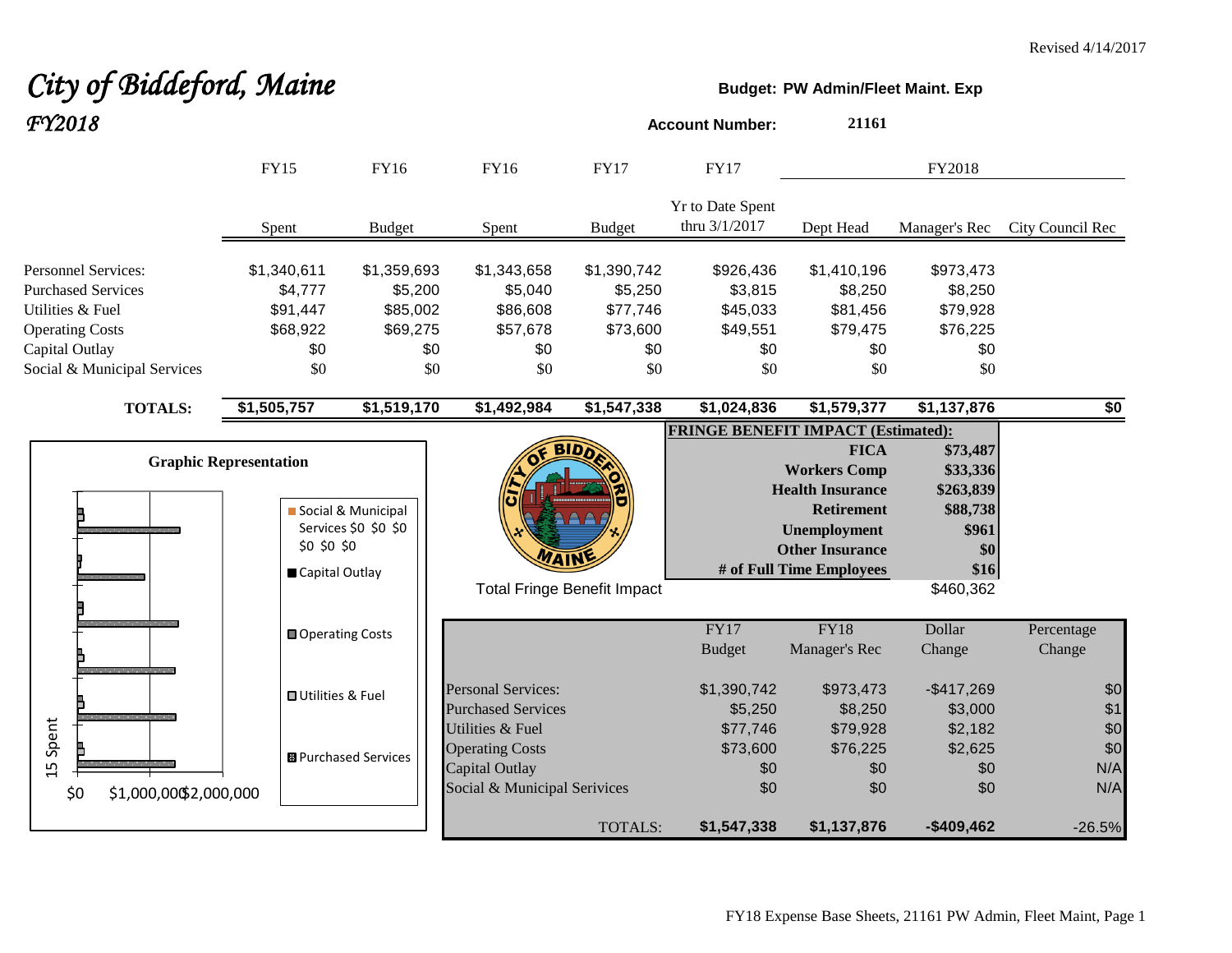## FY2018 Personnel Services

| Account       |                                    | <b>FY15</b> | <b>FY16</b>   | <b>FY16</b> | <b>FY17</b>   | <b>FY17</b>             | FY2018      |           |
|---------------|------------------------------------|-------------|---------------|-------------|---------------|-------------------------|-------------|-----------|
| Number        | Description                        | Spent       | <b>Budget</b> | Spent       | <b>Budget</b> | <b>Yr to Date Spent</b> | Dept Head   | Mgr's Rec |
|               |                                    |             |               |             |               |                         |             |           |
|               | 60101 Dept Manager Salary Exp      | \$56,936    | \$58,291      | \$57,671    | \$58,648      | \$38,812                | \$60,342    | \$60,342  |
|               | 60102 Mid Mgmt Hrly Employee Wage  | \$230,130   | \$233,980     | \$235,952   | \$236,031     | \$155,393               | \$222,391   | \$222,391 |
|               | 60105 F-T Employee Wage Exp        | \$571,443   | \$592,389     | \$579,838   | \$600,522     | \$383,584               | \$615,387   | \$615,387 |
|               | 60111 Overtime Wage Expense        | \$75,364    | \$62,443      | \$62,947    | \$63,307      | \$71,265                | \$64,859    | \$62,500  |
|               | 60129 Insurance Buyout Pay         | \$0         | \$0           | \$0         | \$0           | \$0                     | \$0         | \$0       |
|               | 60201 FICA/Medicare-ER Share Exp   | \$65,721    | \$73,095      | \$65,711    | \$74,152      | \$45,404                | \$75,486    | \$0       |
|               | 60202 MPERS-Employer Share Exp     | \$59,182    | \$67,584      | \$68,642    | \$73,017      | \$50,317                | \$76,654    | \$0       |
|               | 60203 457 Plan-Employer Share Exp  | \$7,877     | \$8,391       | \$8,169     | \$10,793      | \$6,018                 | \$14,504    | \$0       |
|               | 60210 HPHC Ins Employer Share Exp  | \$40,729    | \$36,169      | \$33,123    | \$32,904      | \$21,845                | \$32,290    | \$0       |
|               | 60211 NNEBT Ins Employer Share Exp | \$221,381   | \$212,504     | \$218,188   | \$224,513     | \$145,374               | \$231,235   | \$0       |
|               | 60212 S-T Disability ER Share Exp  | \$185       | \$219         | \$202       | \$231         | \$145                   | \$218       | \$0       |
|               | 60213 L-T Disability ER Share Exp  | \$703       | \$929         | \$862       | \$1,058       | \$656                   | \$1,002     | \$0       |
|               | 60216 Delta Dental ER Share        | \$0         | \$0           | \$0         | \$0           | \$0                     | \$0         | \$0       |
|               | 60217 RHSA Plan ER Share           | \$0         | \$0           | \$315       | \$2,340       | \$1,566                 | \$2,340     | \$0       |
|               | 60230 Clothing/Uniforms Expense    | \$3,891     | \$4,200       | \$3,999     | \$4,200       | \$1,382                 | \$4,200     | \$4,200   |
|               | 60251 Conferences/Training Expense | \$2,268     | \$3,000       | \$3,800     | \$3,250       | \$2,036                 | \$3,500     | \$3,000   |
|               | 60252 Travel/Mileage Expense       | \$4,204     | \$5,274       | \$3,703     | \$4,886       | \$2,088                 | \$4,886     | \$4,800   |
|               | 60253 Food/Lodging Expense         | \$0         | \$650         | \$0         | \$350         | \$0                     | \$350       | \$300     |
|               | 60256 Dues/Memberships Expense     | \$597       | \$575         | \$537       | \$540         | \$552                   | \$552       | \$552     |
| <b>Totals</b> |                                    | \$1,340,611 | \$1,359,693   | \$1,343,658 | \$1,390,742   | \$926,436               | \$1,410,196 | \$973,473 |
|               |                                    |             |               |             |               |                         |             |           |
|               | <b>FY2018 Purchased Services</b>   |             |               |             |               |                         |             |           |
| Account       |                                    | <b>FY15</b> | FY16          | FY16        | <b>FY17</b>   | <b>FY17</b>             | FY2018      |           |
| Number        | Description                        | Spent       | <b>Budget</b> | Spent       | <b>Budget</b> | <b>Yr to Date Spent</b> | Dept Head   | Mgr's Rec |
|               |                                    |             |               |             |               |                         |             |           |
|               | 60310 Service Contracts Expense    | \$4,461     | \$5,000       | \$4,683     | \$5,000       | \$3,626                 | \$8,000     | \$8,000   |
|               | 60325 Postage/Shipping Expense     | \$316       | \$200         | \$357       | \$250         | \$189                   | \$250       | \$250     |
| <b>Totals</b> |                                    | \$4,777     | \$5,200       | \$5,040     | \$5,250       | \$3,815                 | \$8,250     | \$8,250   |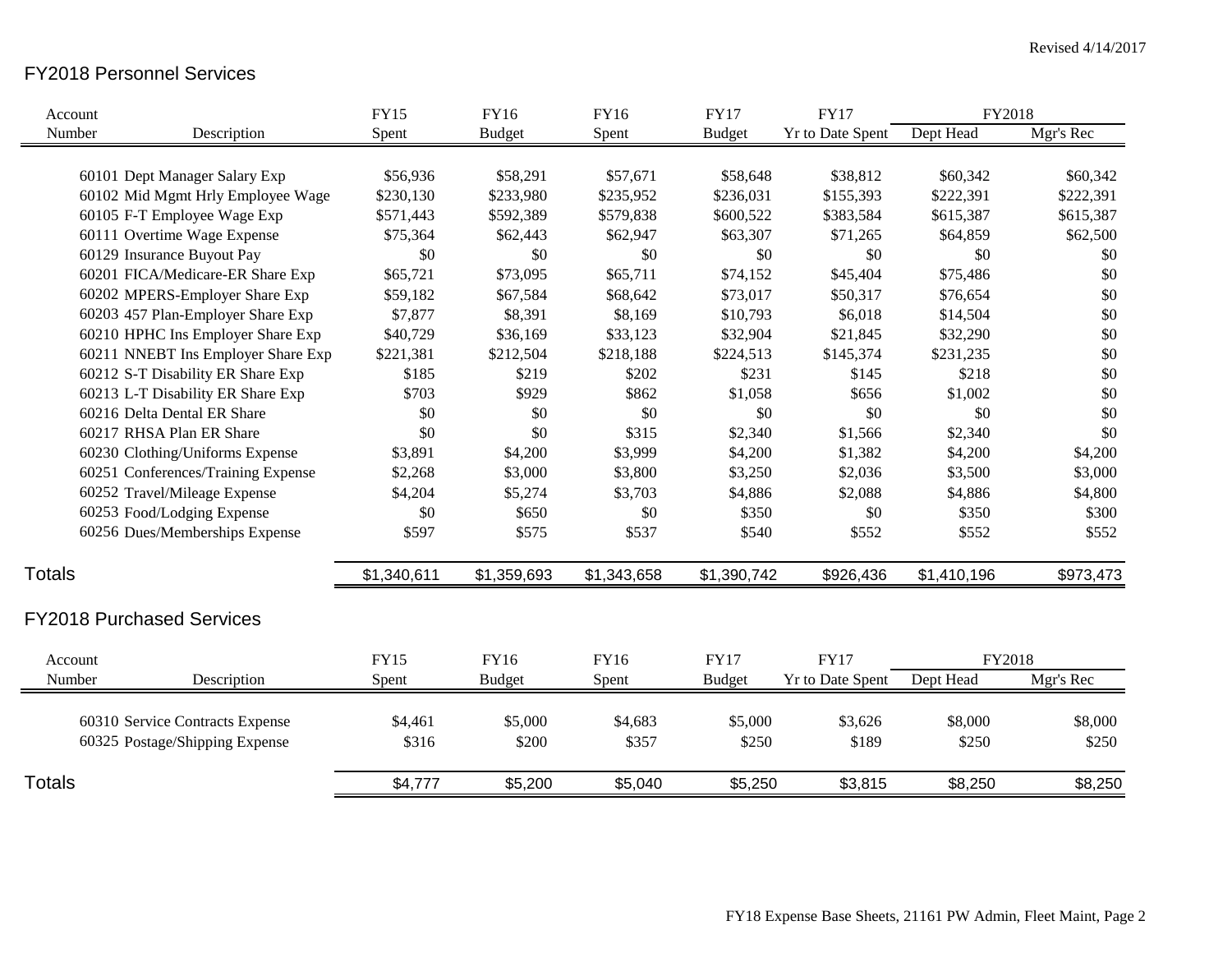## FY2018 Utilities & Fuel

| Account       |                                     | <b>FY15</b> | <b>FY16</b>   | <b>FY16</b> | <b>FY17</b>   | <b>FY17</b>             | FY2018    |           |
|---------------|-------------------------------------|-------------|---------------|-------------|---------------|-------------------------|-----------|-----------|
| Number        | Description                         | Spent       | <b>Budget</b> | Spent       | <b>Budget</b> | Yr to Date Spent        | Dept Head | Mgr's Rec |
|               |                                     |             |               |             |               |                         |           |           |
|               | 60400 Electricity Expense           | \$22,210    | \$24,610      | \$26,014    | \$23,500      | \$16,902                | \$24,000  | \$24,000  |
|               | 60401 Water Expense                 | \$2,140     | \$2,760       | \$2,073     | \$2,200       | \$1,300                 | \$2,640   | \$2,640   |
|               | 60402 Phone/Celular/Paging Exp      | \$9,625     | \$10,892      | \$8,162     | \$10,462      | \$5,290                 | \$9,788   | \$9,788   |
|               | 60404 Sewer User Fee Expense        | \$5,008     | \$3,800       | \$3,740     | \$5,000       | \$1,578                 | \$5,000   | \$5,000   |
|               | 60405 Heating Fuel Expense          | \$33,798    | \$25,000      | \$28,051    | \$25,000      | \$14,299                | \$28,000  | \$26,500  |
|               | 60411 Gasoline Expense              | \$18,666    | \$17,940      | \$18,567    | \$11,584      | \$5,664                 | \$12,028  | \$12,000  |
| <b>Totals</b> |                                     | \$91,447    | \$85,002      | \$86,608    | \$77,746      | \$45,033                | \$81,456  | \$79,928  |
|               | <b>FY2018 Other Operating Costs</b> |             |               |             |               |                         |           |           |
|               |                                     |             |               |             |               |                         |           |           |
| Account       |                                     | <b>FY15</b> | <b>FY16</b>   | FY16        | <b>FY17</b>   | <b>FY17</b>             | FY2018    |           |
| Number        | Description                         | Spent       | <b>Budget</b> | Spent       | <b>Budget</b> | <b>Yr to Date Spent</b> | Dept Head | Mgr's Rec |
|               |                                     |             |               |             |               |                         |           |           |
|               | 60450 Building Repair/Maint Exp     | \$12,738    | \$10,000      | \$13,866    | \$12,000      | \$9,258                 | \$12,000  | \$12,000  |
|               | 60452 Operating Equip Repair Exp    | \$5,418     | \$10,000      | \$9,377     | \$8,000       | \$7,172                 | \$10,000  | \$9,000   |
|               | 60453 Vehicle Repair/Tires/Oil Exp  | \$10,299    | \$9,000       | \$11,203    | \$9,000       | \$6,937                 | \$9,200   | \$9,000   |
|               | 60461 Repair/Maint-CommunsEquip     | \$3,976     | \$4,000       | \$1,077     | \$4,000       | \$85                    | \$4,000   | \$3,500   |
|               | 60500 Admin/Office Supp/Eqt Non-Cap | \$13,379    | \$14,000      | \$12,828    | \$14,000      | \$7,742                 | \$14,000  | \$14,000  |
|               | 60501 Operating Supp/Eqt Non-Cap    | \$9,698     | \$8,000       | \$6,884     | \$8,000       | \$4,685                 | \$9,600   | \$8,750   |
|               | 60505 Construction Supplies         | \$2,707     | \$2,000       | (\$13,026)  | \$2,000       | \$0                     | \$2,000   | \$2,000   |
|               | 60506 Equipment/Small Tools-Non-cap | \$7,800     | \$7,950       | \$10,500    | \$12,000      | \$11,110                | \$14,950  | \$14,250  |
|               | 60509 Cleaning Supplies Expense     | \$2,595     | \$3,100       | \$3,092     | \$3,100       | \$1,596                 | \$3,100   | \$3,100   |
|               | 60797 Miscellaneous Expense         | \$313       | \$1,225       | \$1,877     | \$1,500       | \$965                   | \$625     | \$625     |
|               |                                     |             |               |             |               |                         |           |           |
| <b>Totals</b> |                                     | \$68,922    | \$69,275      | \$57,678    | \$73,600      | \$49,551                | \$79,475  | \$76,225  |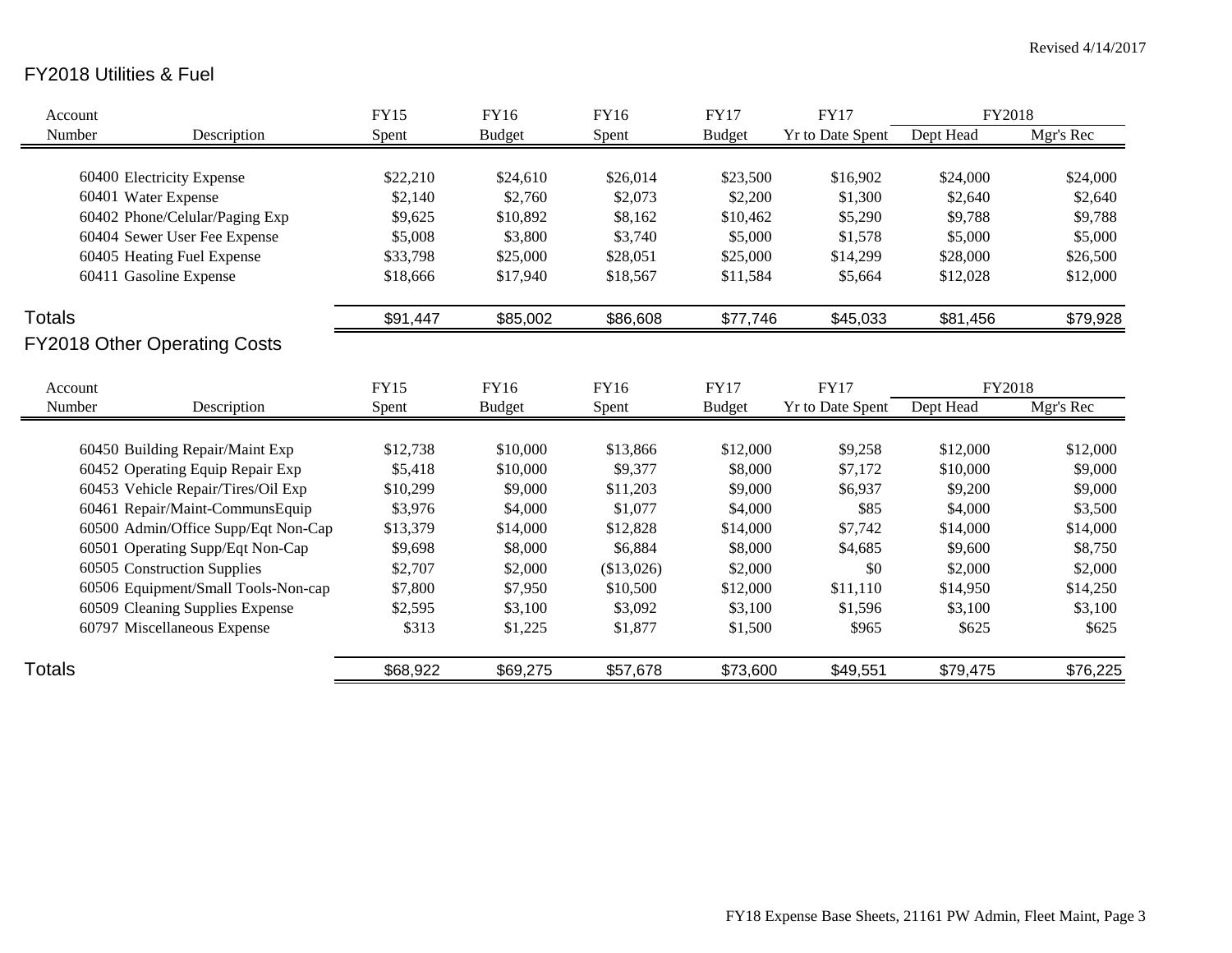

April 14, 2017 **Department:** PW Admin/Fleet Maint. Exp

Account Title: Dept Manager Salary Exp

Department Number: 21161 21161 Account Number: 60101

| FY2015      | FY 2016       | FY 2016     | FY 2017       | FY 2017       |
|-------------|---------------|-------------|---------------|---------------|
| Actual      | <b>Budget</b> | Actual      | <b>Budget</b> | Est. Expended |
|             |               |             |               |               |
| \$56,935.74 | \$58,291.00   | \$57,670.88 | \$58,648.00   | \$59,631.00   |

| FY-2018       | Department  | City Mgr       | Council | Increase   |
|---------------|-------------|----------------|---------|------------|
|               | Reauest     | Recommendation | Action  | (Decrease) |
| <b>Budget</b> | \$60,342.29 | \$60,342.29    |         | \$1,694.29 |

**Support for Budget Request:** Provide justification for the budget request using as much detail as possible to support it. Examples of acceptable support include unit costs, quantity estimates, price quotes, etc. Requests based solely on a percentage increase above the previous budget will not be accepted. Use additional sheets if necessary.

58% of Director's Salary with no increase included

See Payroll Worksheet for details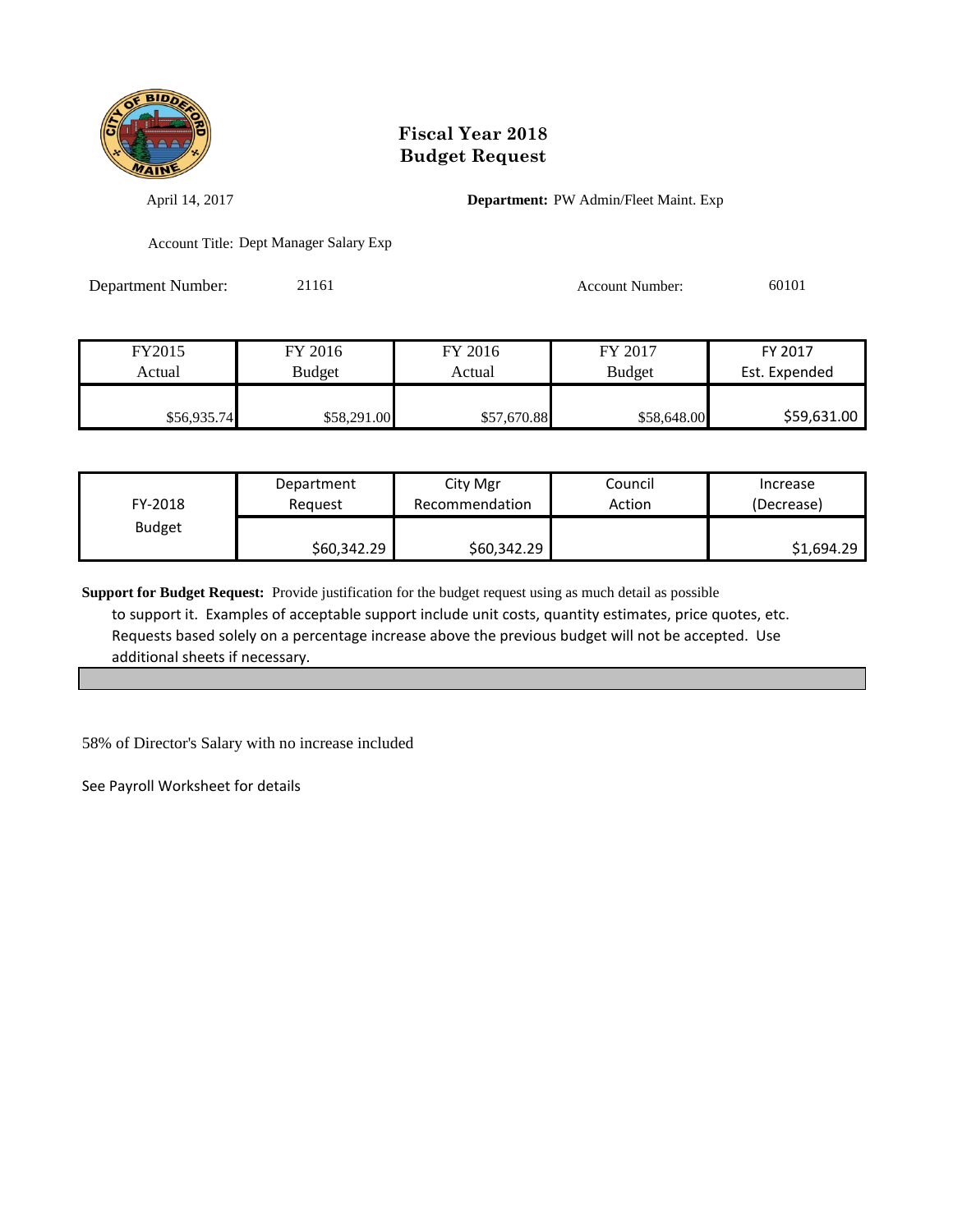#### DEPARTMENT PERSONAL SERVICES BUDGET WORKSHEET Fiscal Year 2018 BUDGET

| DEPARTMENT:           | 21161 | PW Admin/Fleet Maint. Exp |                              |           |                     |         |                     |        |            |
|-----------------------|-------|---------------------------|------------------------------|-----------|---------------------|---------|---------------------|--------|------------|
|                       |       |                           | <b>YEAREND</b><br>ANNUALIZED |           | <b>CITY MANAGER</b> | COUNCIL |                     |        |            |
| CLASSIFICATION        | RANGE | POSITION                  | TOTAL                        | REOUESTED | RECOMMEND.          | APPROP. | <b>NAME</b>         | OBJECT | <b>FTE</b> |
| Public Works Director |       |                           | 60.342.29                    | 60.342.29 | 60.342.29           |         | <b>GUY CASAVANT</b> | 60101  | 0.58       |

TOTAL BUDGETED POSITIONS **1 60,342.29 60,342.29 60,342.29 0.00 0.58**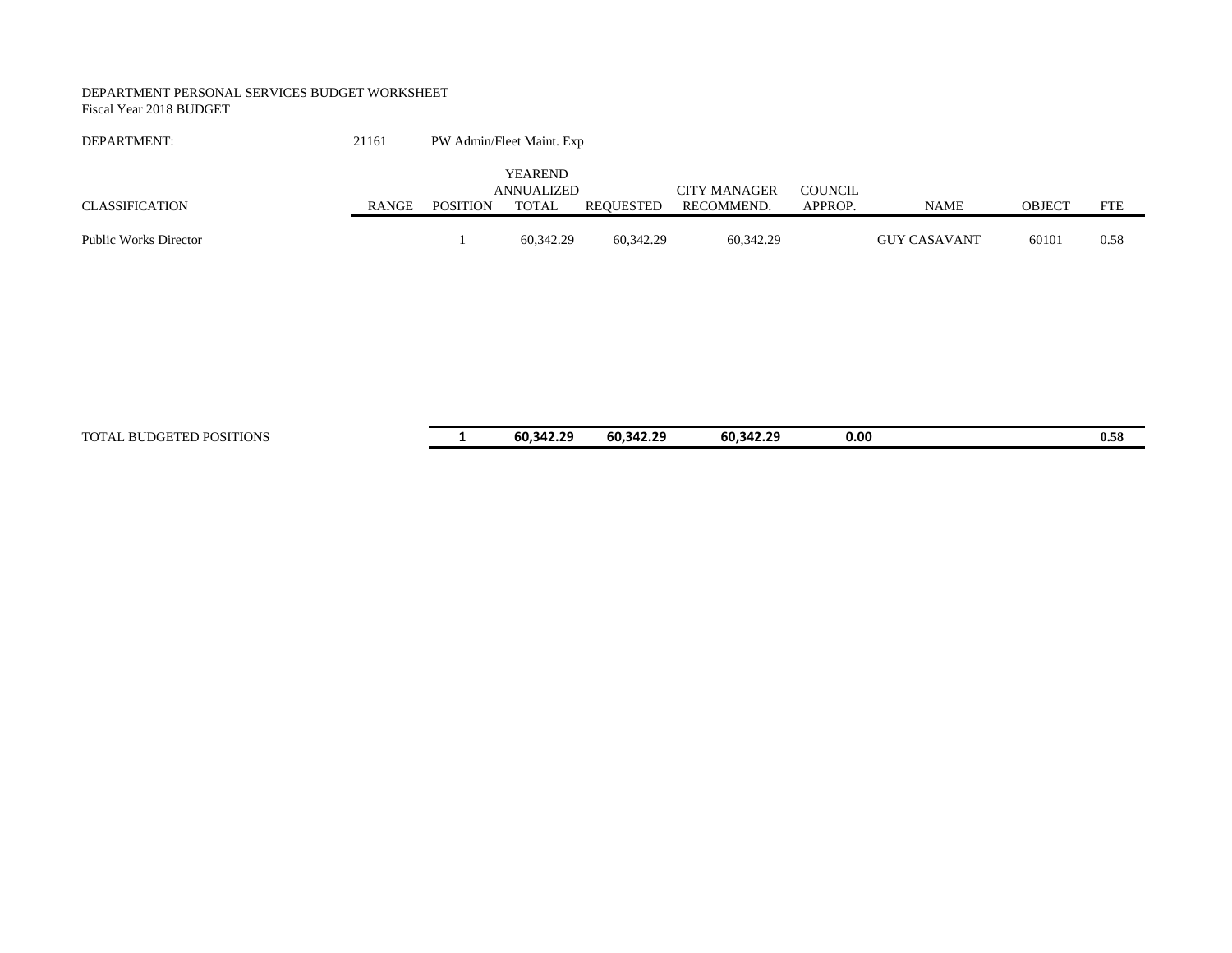

April 14, 2017 **Department:** PW Admin/Fleet Maint. Exp

Account Title: Mid Mgmt Hrly Employee Wage Ex

Department Number: 21161 21161 Account Number: 60102

| FY2015       | FY 2016      | FY 2016      | FY 2017       | FY 2017       |
|--------------|--------------|--------------|---------------|---------------|
| Actual       | Budget       | Actual       | <b>Budget</b> | Est. Expended |
|              |              |              |               |               |
| \$230,130.21 | \$233,980.00 | \$235,951.85 | \$236,031.00  | \$238,731.00  |

| FY-2018       | Department   | City Mgr       | Council | Increase       |
|---------------|--------------|----------------|---------|----------------|
|               | Reauest      | Recommendation | Action  | (Decrease)     |
| <b>Budget</b> | \$222,391.43 | \$222,391.43   |         | ( \$13,639.57) |

**Support for Budget Request:** Provide justification for the budget request using as much detail as possible to support it. Examples of acceptable support include unit costs, quantity estimates, price quotes, etc. Requests based solely on a percentage increase above the previous budget will not be accepted. Use additional sheets if necessary.

1 Street Working Supervisor salary with a 2% increase

1 Assistant Director of Maintenance salary with no increase included

1 Assistant Director of Operations salary with no increase included

See Payroll Worksheet for details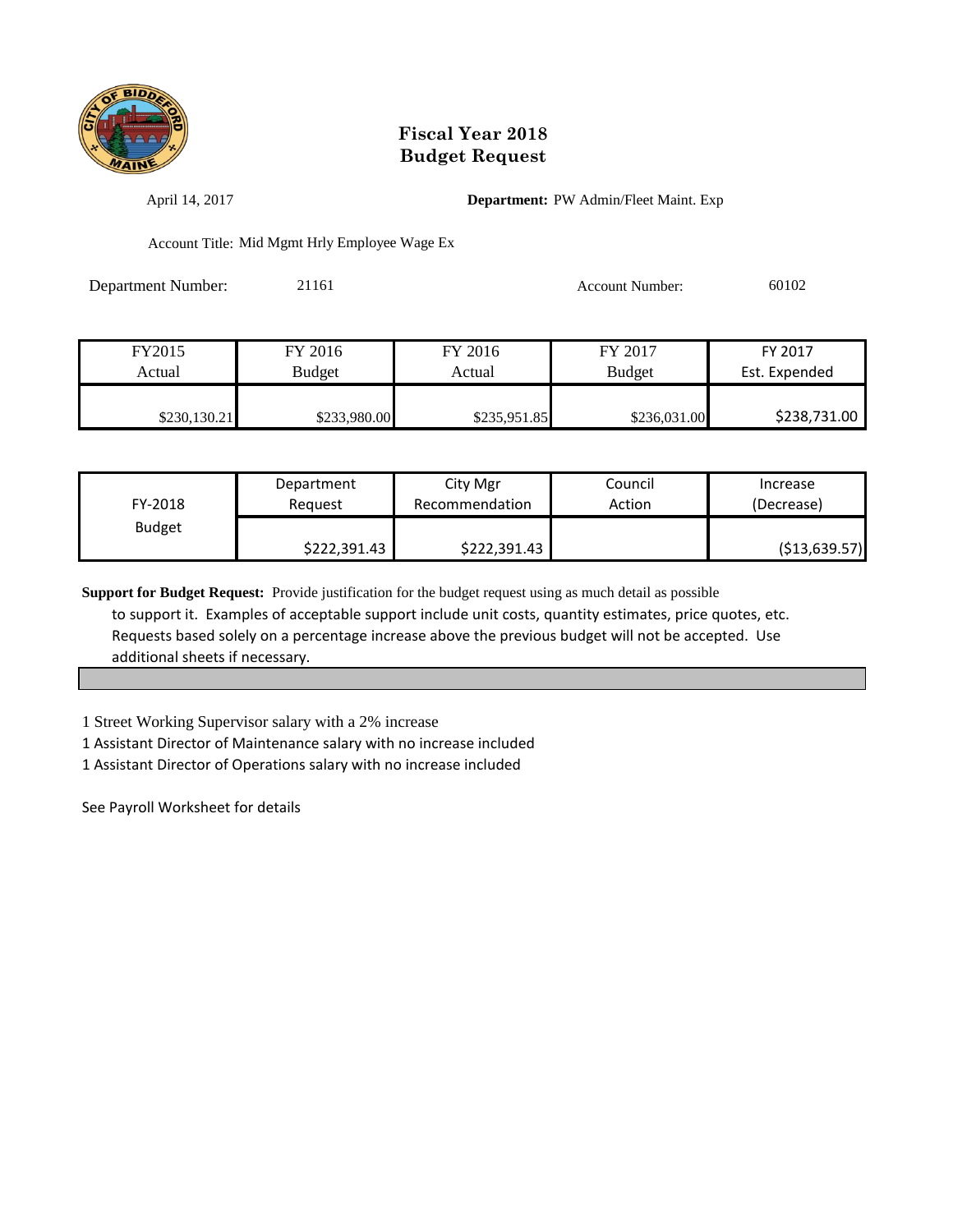#### DEPARTMENT PERSONAL SERVICES BUDGET WORKSHEET Fiscal Year 2018 BUDGET

| DEPARTMENT:                                                                     | 21161        | PW Admin/Fleet Maint. Exp |                                       |                        |                                   |                           |                                              |                |            |
|---------------------------------------------------------------------------------|--------------|---------------------------|---------------------------------------|------------------------|-----------------------------------|---------------------------|----------------------------------------------|----------------|------------|
| <b>CLASSIFICATION</b>                                                           | <b>RANGE</b> | <b>POSITION</b>           | YEAREND<br>ANNUALIZED<br><b>TOTAL</b> | REQUESTED              | <b>CITY MANAGER</b><br>RECOMMEND. | <b>COUNCIL</b><br>APPROP. | <b>NAME</b>                                  | <b>OBJECT</b>  | <b>FTE</b> |
| Street/Working Supervisor<br><b>Assistant Public Works Director Maintenance</b> |              |                           | 65,165.03<br>85,357.04                | 65,165.03<br>85,357.04 | 65.165.03<br>85.357.04            |                           | <b>KEITH LOVEJOY</b><br><b>CARL MARCOTTE</b> | 60102<br>60102 |            |
| <b>Assistant Public Works Director Operations</b>                               |              |                           | 71,869.36                             | 71,869.36              | 71,869.36                         |                           | <b>RAYMOND PARENT</b>                        | 60102          |            |

TOTAL BUDGETED POSITIONS **3 222,391.43 222,391.43 222,391.43 0.00 3**

| $\overline{\phantom{a}}$<br>- | 222,391.43 | 222,391.43 | 222,391.43 | 0.00 |  |
|-------------------------------|------------|------------|------------|------|--|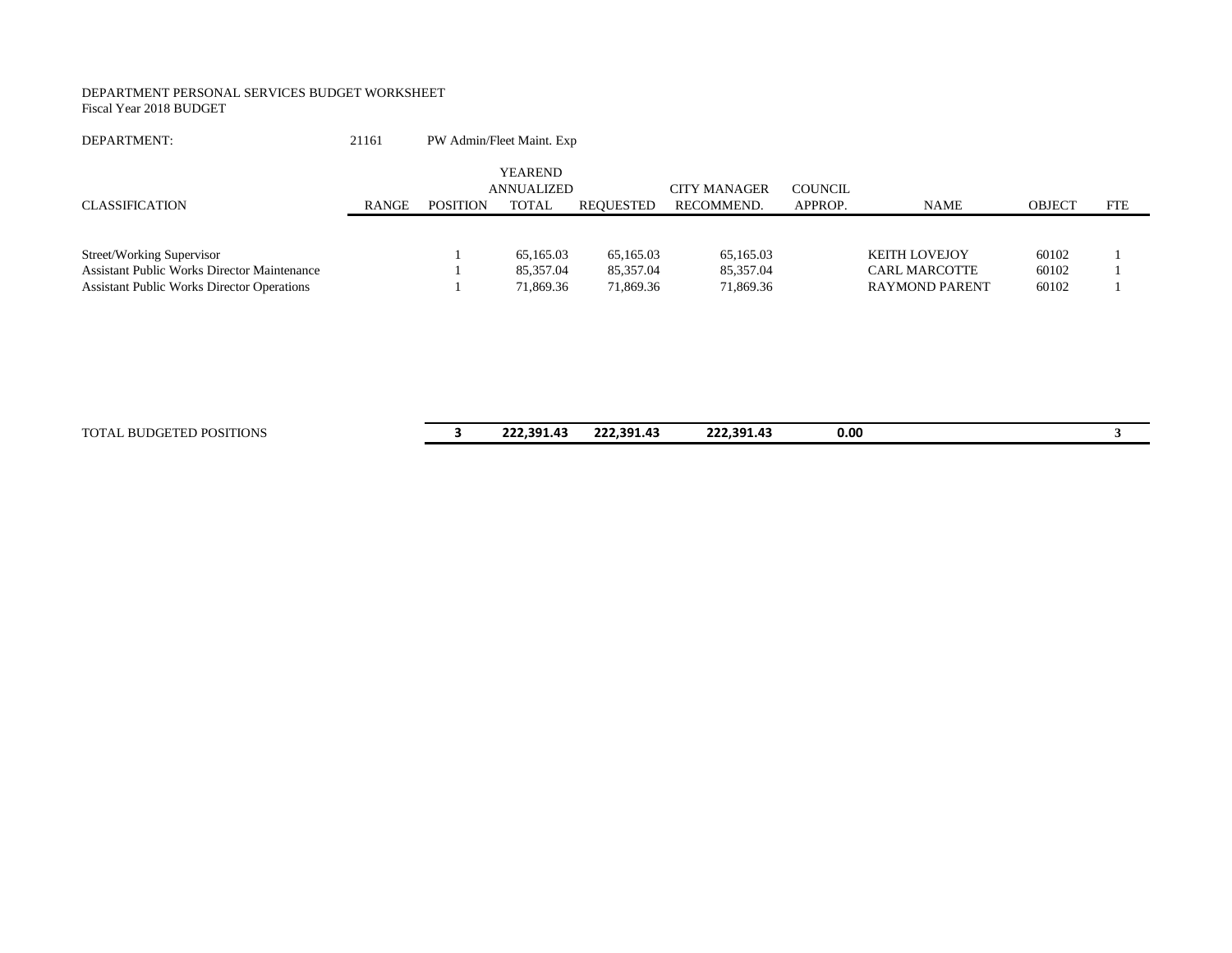

April 14, 2017 **Department:** PW Admin/Fleet Maint. Exp

Account Title: F-T Employee Wage Exp

Department Number: 21161 21161 Account Number: 60105

| FY2015       | FY 2016      | FY 2016      | FY 2017       | FY 2017       |
|--------------|--------------|--------------|---------------|---------------|
| Actual       | Budget       | Actual       | <b>Budget</b> | Est. Expended |
|              |              |              |               |               |
| \$571,443.47 | \$592,389.00 | \$579,838.07 | \$600,522.00  | \$589,084.00  |

| FY-2018       | Department   | City Mgr       | Council | Increase    |
|---------------|--------------|----------------|---------|-------------|
|               | Reauest      | Recommendation | Action  | (Decrease)  |
| <b>Budget</b> | \$615,387.00 | \$615,387.00   |         | \$14,865.00 |

**Support for Budget Request:** Provide justification for the budget request using as much detail as possible to support it. Examples of acceptable support include unit costs, quantity estimates, price quotes, etc. Requests based solely on a percentage increase above the previous budget will not be accepted. Use additional sheets if necessary.

1 Head Mechanic position wage with a 2% increase

7 Mechanic positions wages with a 2% increase

1 Body & Fender position wage with a 2% increase

1 Parts Technician position wage with a 2% increase

1 Laborer/Utility position wage with a 2% increase

1 Admin. Asst. position wage with no increase included

See Payroll worksheet for details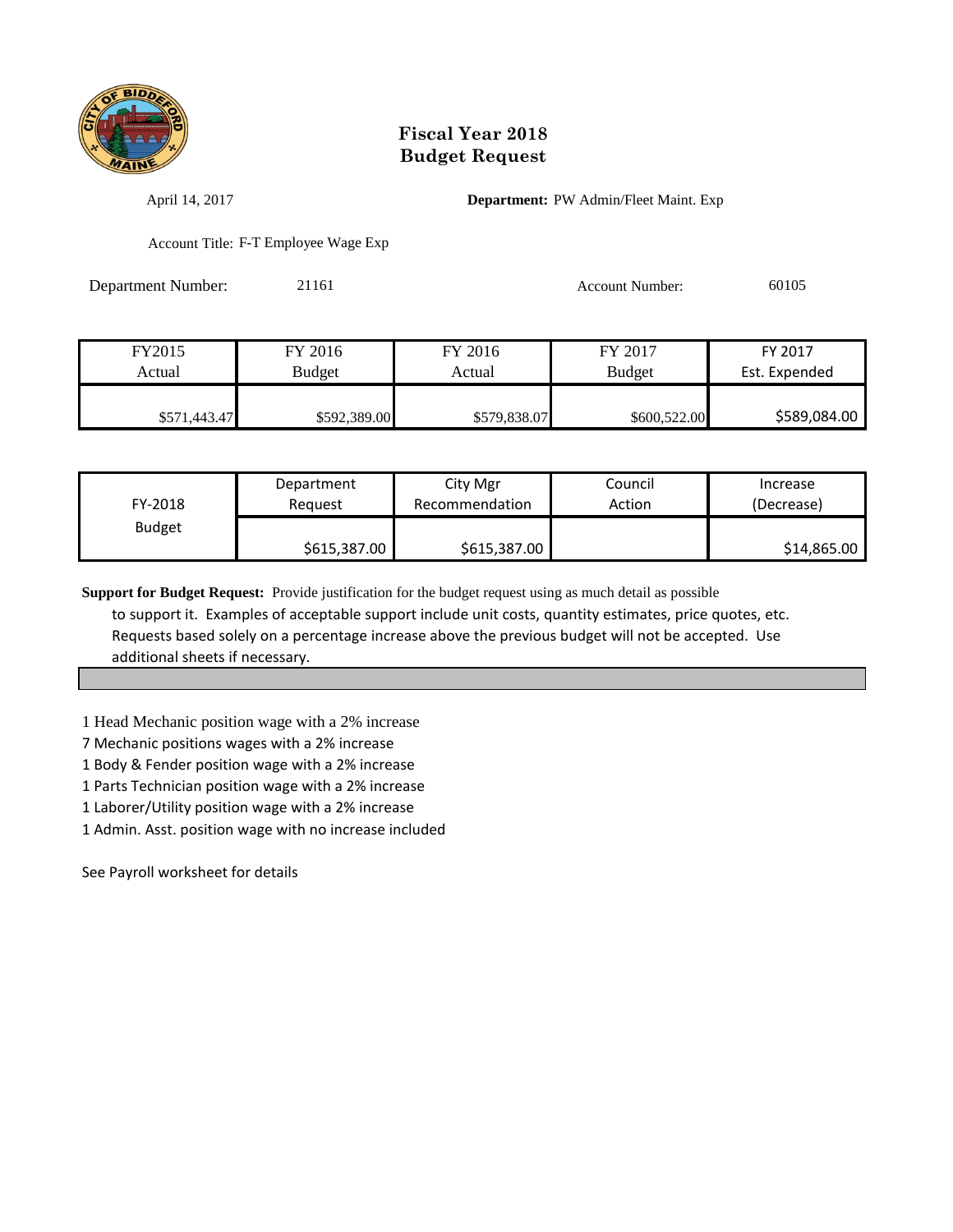#### DEPARTMENT PERSONAL SERVICES BUDGET WORKSHEET Fiscal Year 2018 BUDGET

DEPARTMENT: 21161 PW Admin/Fleet Maint. Exp

|                                 |       |                 | <b>YEAREND</b>    |                  |                     |                |                        |               |            |
|---------------------------------|-------|-----------------|-------------------|------------------|---------------------|----------------|------------------------|---------------|------------|
|                                 |       |                 | <b>ANNUALIZED</b> |                  | <b>CITY MANAGER</b> | <b>COUNCIL</b> |                        |               |            |
| <b>CLASSIFICATION</b>           | RANGE | <b>POSITION</b> | <b>TOTAL</b>      | <b>REQUESTED</b> | RECOMMEND.          | APPROP.        | <b>NAME</b>            | <b>OBJECT</b> | <b>FTE</b> |
|                                 |       |                 |                   |                  |                     |                |                        |               |            |
| Public Works Mechanic 1         |       |                 | 54,840.24         | 56,038.00        | 56,038.00           |                | <b>JAYSON BEAULIEU</b> | 60105         |            |
| Public Works Head Mechanic      |       |                 | 56,574.96         | 57,908.00        | 57,908.00           |                | LARRY COLLOMY          | 60105         |            |
| Admin. Asst. Clerical           |       |                 | 43,505.28         | 43,673.00        | 43,673.00           |                | KARA COTE              | 60105         |            |
| Body and Fender                 |       |                 | 55,884.92         | 57,105.00        | 57,105.00           |                | <b>JERALD COURT</b>    | 60105         |            |
| Public Works Mechanic 1         |       |                 | 49.764.52         | 50,961.00        | 50,961.00           |                | <b>RONALD COURT</b>    | 60105         |            |
| Laborer/Utility                 |       |                 | 36.171.20         | 37,041.00        | 37,041.00           |                | <b>PAUL CROSS</b>      | 60105         |            |
| Parts Tech.                     |       |                 | 47,065.20         | 48.670.00        | 48,670.00           |                | <b>GUY DEPREY</b>      | 60105         |            |
| Public Works Mechanic 1         |       |                 | 51,724.40         | 53,419.00        | 53,419.00           |                | <b>MARK DUNHAM</b>     | 60105         |            |
| Public Works Mechanic 1         |       |                 | 50,952.72         | 52,145.00        | 52,145.00           |                | DAVID HARRIMAN         | 60105         |            |
| Public Works Mechanic 1         |       |                 | 50,401.52         | 51,592.00        | 51,592.00           |                | <b>ALAN JACKSON</b>    | 60105         |            |
| Public Works Mechanic 1         |       |                 | 51,944.88         | 53,141.00        | 53,141.00           |                | <b>JEREMY MORAIS</b>   | 60105         |            |
| Public Works Mechanic 1         |       |                 | 52,496.08         | 53,694.00        | 53,694.00           |                | <b>STEPHEN ROSCIA</b>  | 60105         |            |
| <b>TOTAL BUDGETED POSITIONS</b> |       | 12              | 601,325.92        | 615,387.00       | 615,387.00          | 0.00           |                        |               | 12         |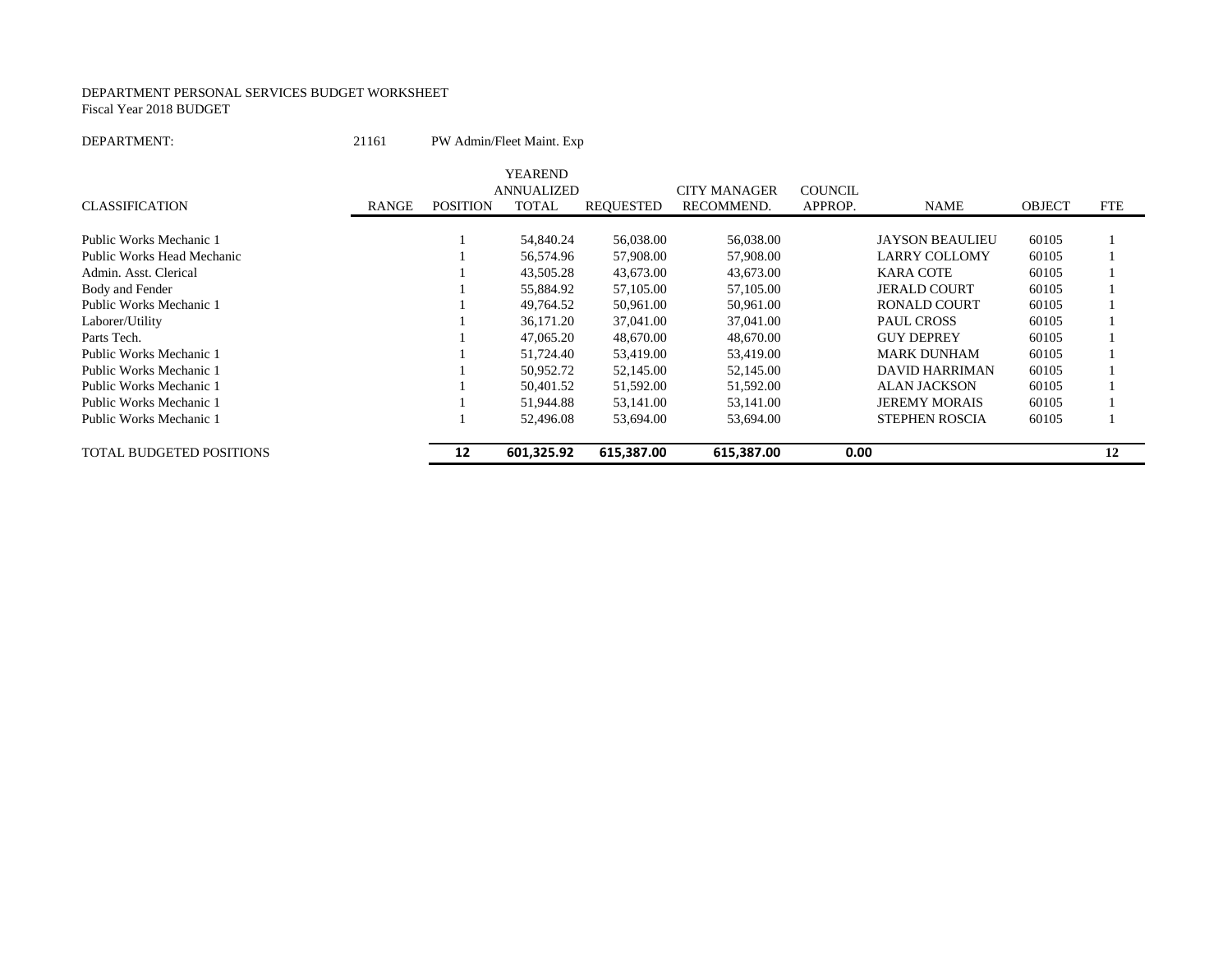

April 14, 2017 **Department:** PW Admin/Fleet Maint. Exp

Account Title: Overtime Wage Expense

Department Number: 21161 21161 Account Number: 60111

| FY2015      | FY 2016     | FY 2016     | FY 2017       | FY 2017       |
|-------------|-------------|-------------|---------------|---------------|
| Actual      | Budget      | Actual      | <b>Budget</b> | Est. Expended |
|             |             |             |               |               |
| \$75,363.67 | \$62,443.00 | \$62,947.27 | \$63,307.00   | \$85,489.00   |

| FY-2018       | Department  | City Mgr       | Council | Increase   |
|---------------|-------------|----------------|---------|------------|
|               | Reauest     | Recommendation | Action  | (Decrease) |
| <b>Budget</b> | \$64,859.00 | \$62,500.00    |         | (\$807.00) |

**Support for Budget Request:** Provide justification for the budget request using as much detail as possible to support it. Examples of acceptable support include unit costs, quantity estimates, price quotes, etc. Requests based solely on a percentage increase above the previous budget will not be accepted. Use additional sheets if necessary.

Projected overtime based upon historical data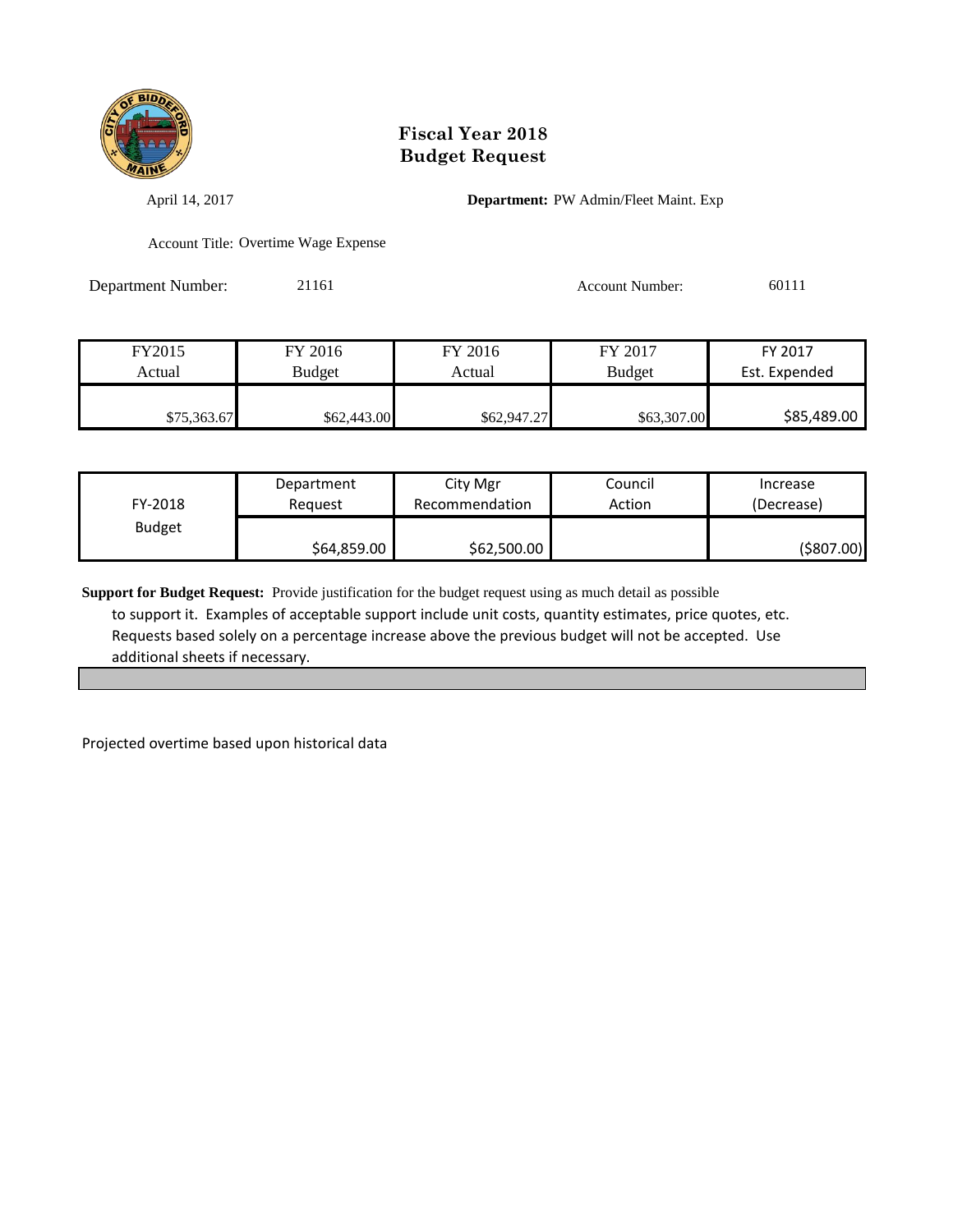

April 14, 2017 **Department:** PW Admin/Fleet Maint. Exp

Account Title: Insurance Buyout Pay

Department Number: 21161 21161 Account Number: 60129

| FY2015 | FY 2016       | FY 2016 | FY 2017       | FY 2017       |
|--------|---------------|---------|---------------|---------------|
| Actual | <b>Budget</b> | Actual  | <b>Budget</b> | Est. Expended |
|        |               |         |               |               |
| \$0.00 | \$0.00        | \$0.00  | \$0.00        | \$0.00        |

| FY-2018       | Department | City Mgr       | Council | Increase   |
|---------------|------------|----------------|---------|------------|
|               | Reauest    | Recommendation | Action  | (Decrease) |
| <b>Budget</b> | \$0.00     |                |         | \$0.00     |

**Support for Budget Request:** Provide justification for the budget request using as much detail as possible to support it. Examples of acceptable support include unit costs, quantity estimates, price quotes, etc. Requests based solely on a percentage increase above the previous budget will not be accepted. Use additional sheets if necessary.

None anticipated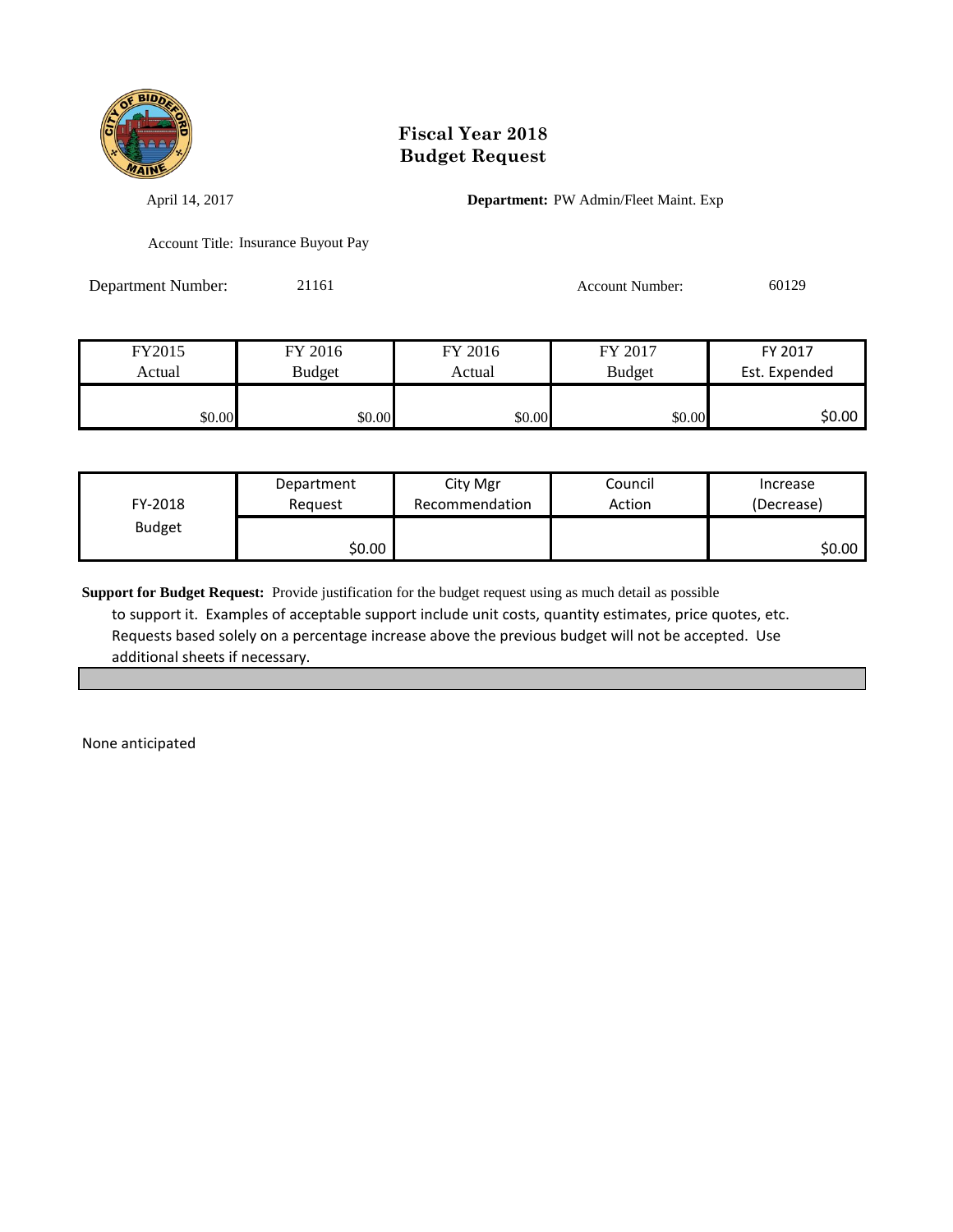

April 14, 2017 **Department:** PW Admin/Fleet Maint. Exp

Account Title: FICA/Medicare-ER Share Exp

| <b>Department Number:</b> | 21161 | <b>Account Number:</b> | 60201 |
|---------------------------|-------|------------------------|-------|
|                           |       |                        |       |

| FY2015      | FY 2016     | FY 2016     | FY 2017       | FY 2017       |
|-------------|-------------|-------------|---------------|---------------|
| Actual      | Budget      | Actual      | <b>Budget</b> | Est. Expended |
|             |             |             |               |               |
| \$65,720.70 | \$73,095.00 | \$65,710.80 | \$74,152.00   | \$69,765.00   |

| FY-2018       | Department  | City Mgr       | Council | Increase   |
|---------------|-------------|----------------|---------|------------|
|               | Reauest     | Recommendation | Action  | (Decrease) |
| <b>Budget</b> | \$75,485.52 | \$73,487.48    |         | (\$664.52) |

**Support for Budget Request:** Provide justification for the budget request using as much detail as possible to support it. Examples of acceptable support include unit costs, quantity estimates, price quotes, etc. Requests based solely on a percentage increase above the previous budget will not be accepted. Use additional sheets if necessary.

7.65% of applicable salaries and wages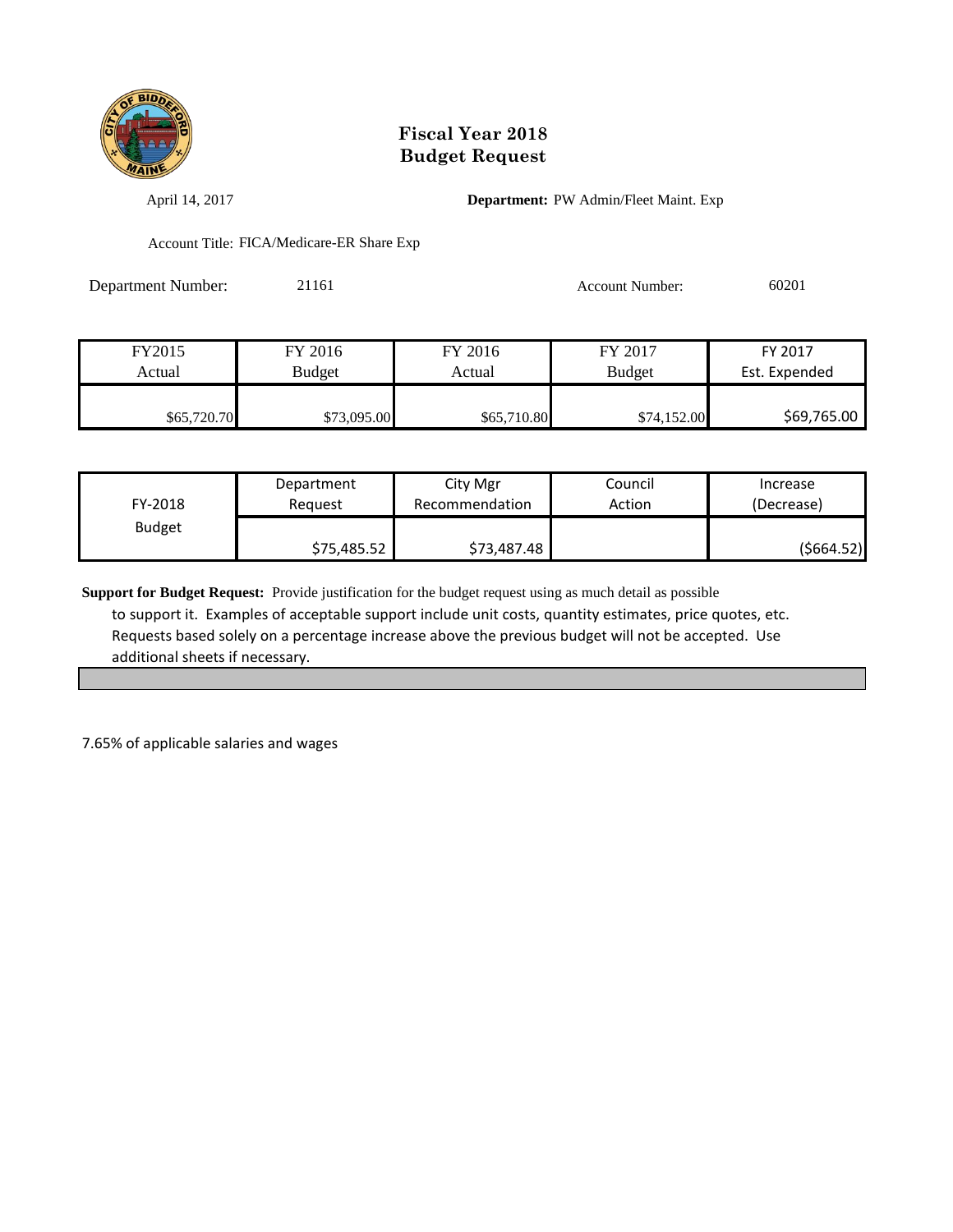

April 14, 2017 **Department:** PW Admin/Fleet Maint. Exp

Account Title: MPERS-Employer Share Exp

| Department Number: | 21161 | Account Number: | 60202 |
|--------------------|-------|-----------------|-------|
|                    |       |                 |       |

| FY2015      | FY 2016       | FY 2016     | FY 2017       | FY 2017       |
|-------------|---------------|-------------|---------------|---------------|
| Actual      | <b>Budget</b> | Actual      | <b>Budget</b> | Est. Expended |
|             |               |             |               |               |
| \$59,181.71 | \$67,584.00   | \$68,641.69 | \$73,017.00   | \$77,356.00   |

| FY-2018       | Department  | City Mgr       | Council | Increase   |
|---------------|-------------|----------------|---------|------------|
|               | Reauest     | Recommendation | Action  | (Decrease) |
| <b>Budget</b> | \$76,653.67 | \$74,234.00    |         | \$1,217.00 |

**Support for Budget Request:** Provide justification for the budget request using as much detail as possible to support it. Examples of acceptable support include unit costs, quantity estimates, price quotes, etc. Requests based solely on a percentage increase above the previous budget will not be accepted. Use additional sheets if necessary.

9.6% of applicable salary and wages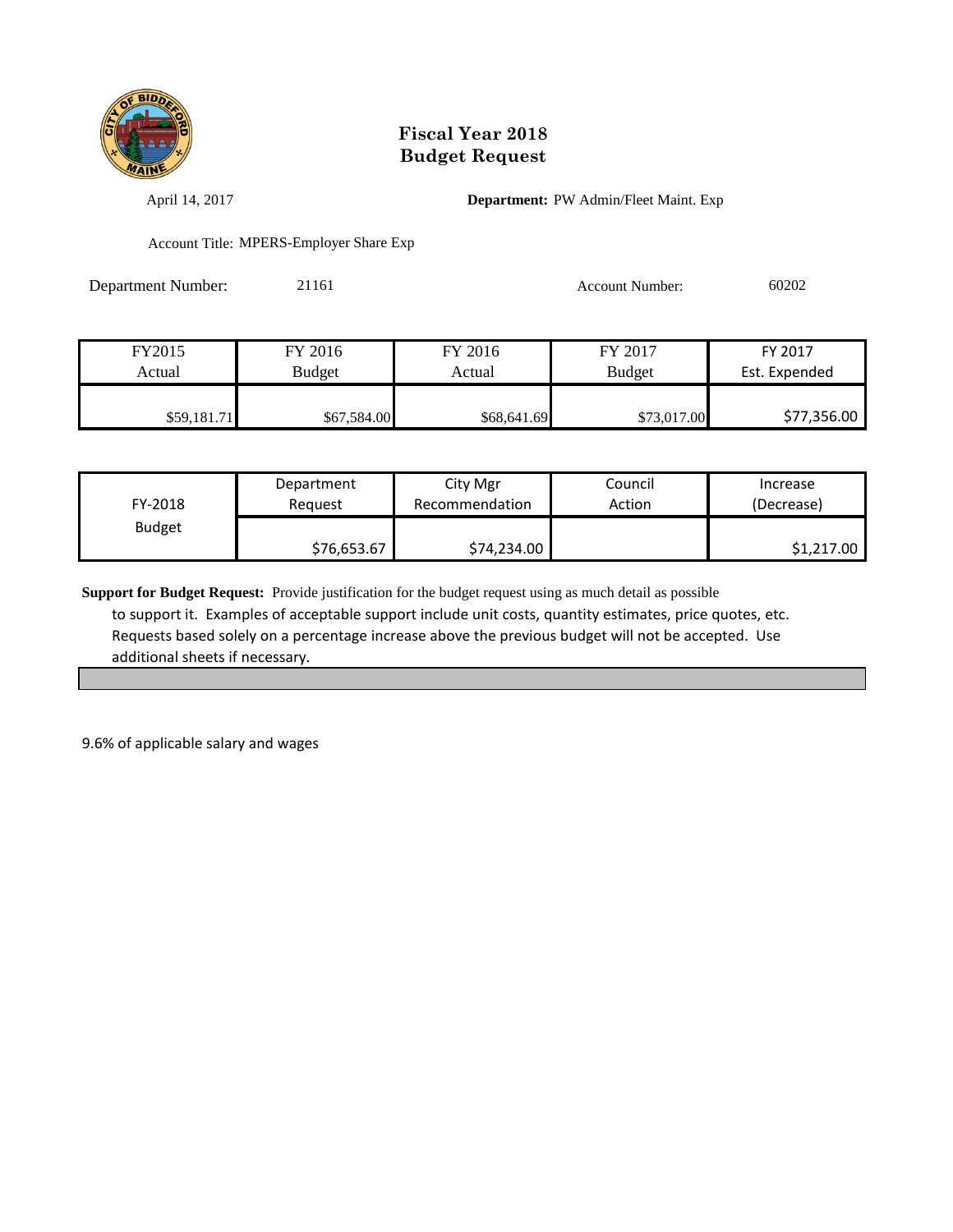

April 14, 2017 **Department:** PW Admin/Fleet Maint. Exp

Account Title: 457 Plan-Employer Share Exp

| Department Number: | 21161 | <b>Account Number:</b> | 60203 |
|--------------------|-------|------------------------|-------|
|                    |       |                        |       |

| FY2015     | FY 2016    | FY 2016    | FY 2017       | FY 2017       |
|------------|------------|------------|---------------|---------------|
| Actual     | Budget     | Actual     | <b>Budget</b> | Est. Expended |
|            |            |            |               |               |
| \$7,876.74 | \$8,391.00 | \$8,169.29 | \$10,793.00   | \$9,277.00    |

| FY-2018       | Department  | City Mgr       | Council | Increase   |
|---------------|-------------|----------------|---------|------------|
|               | Reauest     | Recommendation | Action  | (Decrease) |
| <b>Budget</b> | \$14,504.14 | \$14,504.14    |         | \$3,711.14 |

**Support for Budget Request:** Provide justification for the budget request using as much detail as possible to support it. Examples of acceptable support include unit costs, quantity estimates, price quotes, etc. Requests based solely on a percentage increase above the previous budget will not be accepted. Use additional sheets if necessary.

Up to 6% of applicable salary and wages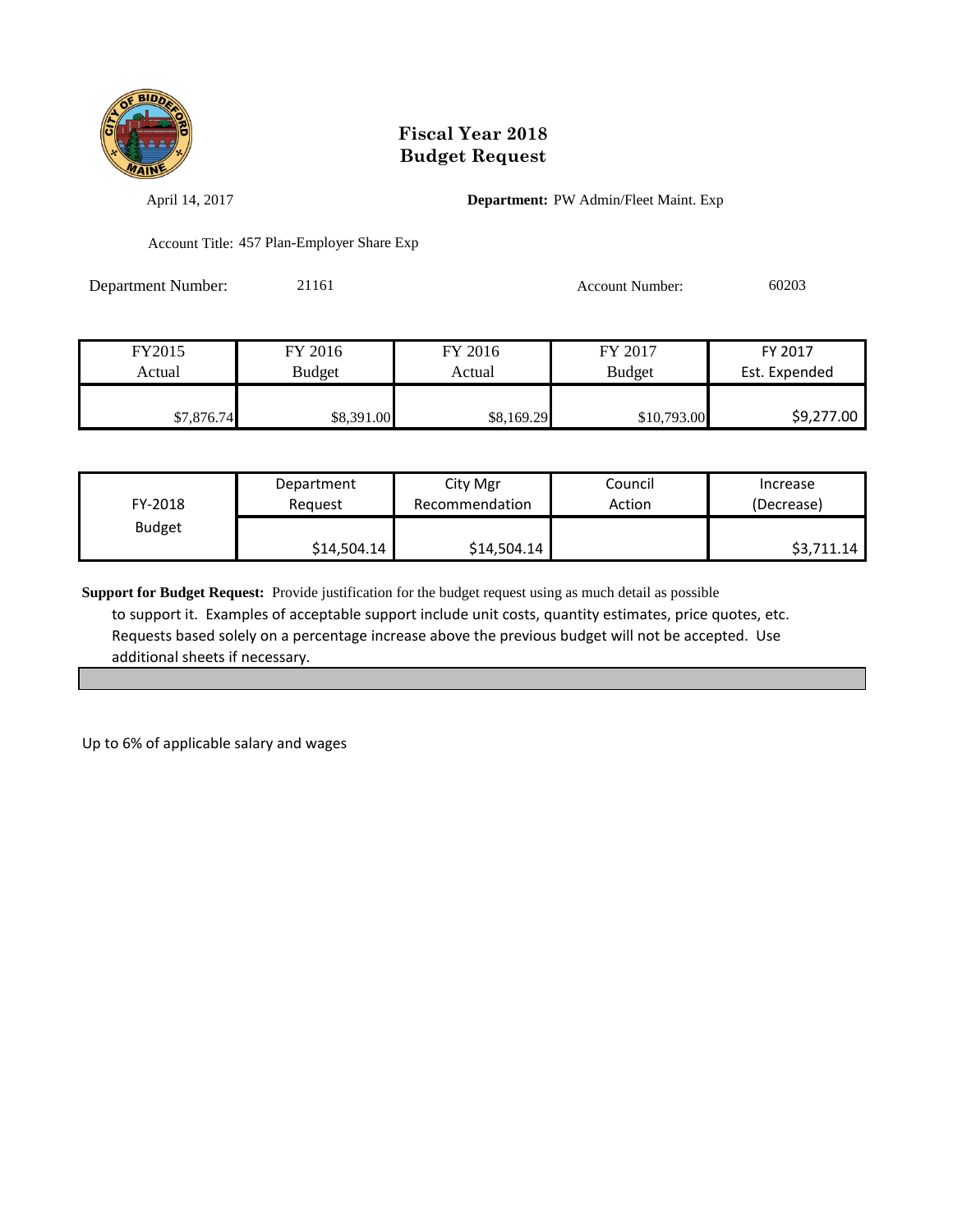

April 14, 2017 **Department:** PW Admin/Fleet Maint. Exp

Account Title: HPHC Ins Employer Share Exp

| <b>Department Number:</b> | 21161 | Account Number: | 60210 |
|---------------------------|-------|-----------------|-------|
|                           |       |                 |       |

| FY2015      | FY 2016       | FY 2016     | FY 2017       | FY 2017       |
|-------------|---------------|-------------|---------------|---------------|
| Actual      | <b>Budget</b> | Actual      | <b>Budget</b> | Est. Expended |
|             |               |             |               |               |
| \$40.729.41 | \$36,169.00   | \$33,122.91 | \$32,904.00   | \$33,600.00   |

| FY-2018       | Department  | City Mgr       | Council | Increase   |
|---------------|-------------|----------------|---------|------------|
|               | Reauest     | Recommendation | Action  | (Decrease) |
| <b>Budget</b> | \$32,289.53 | \$32,604.17    |         | (\$299.83) |

**Support for Budget Request:** Provide justification for the budget request using as much detail as possible to support it. Examples of acceptable support include unit costs, quantity estimates, price quotes, etc. Requests based solely on a percentage increase above the previous budget will not be accepted. Use additional sheets if necessary.

Health Ins. Premiums for Director and Admin. Asst. with projected increase of 7%

Decrease in total due to reduction in staff in this budget category. Comptorller position removed.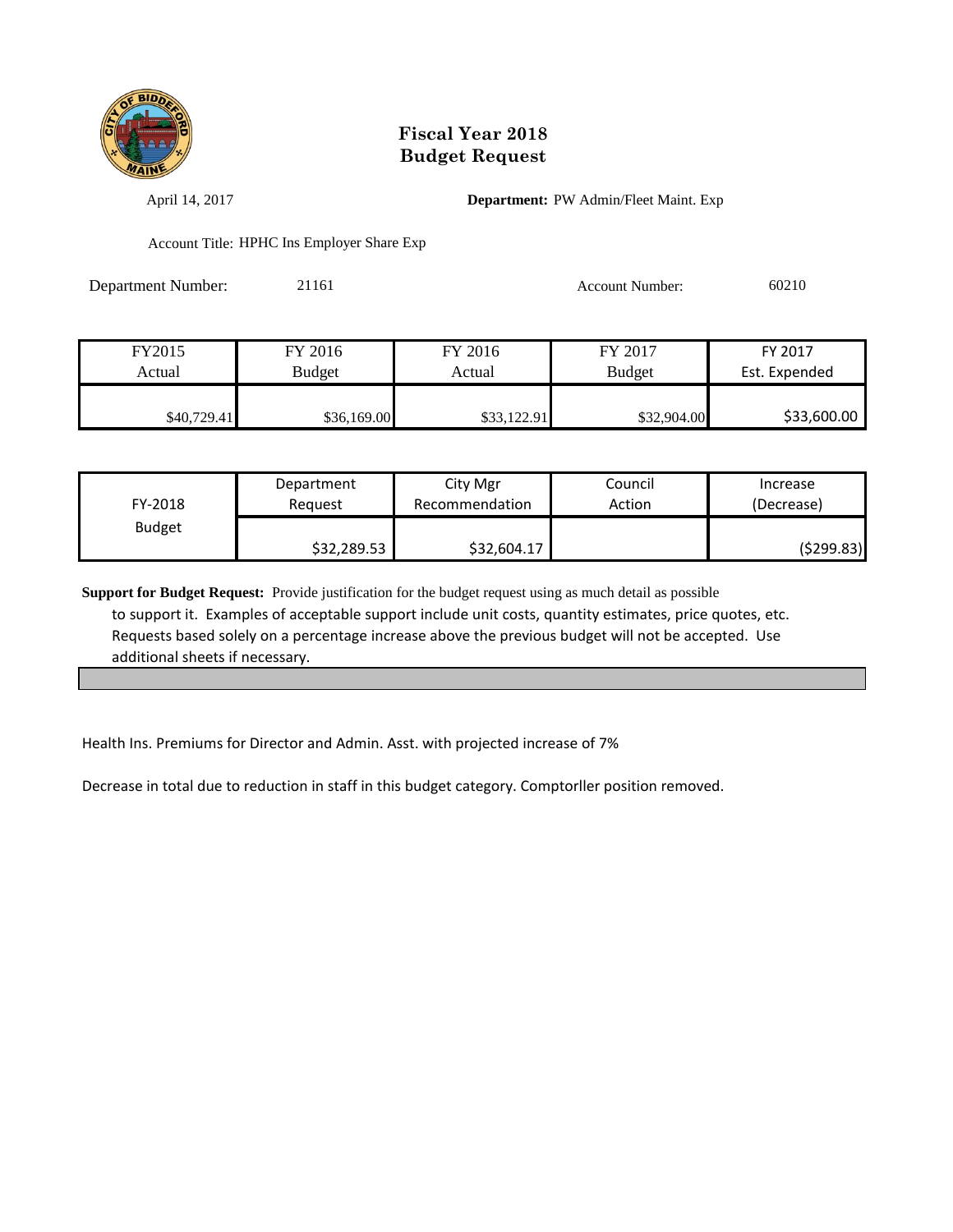

April 14, 2017 **Department:** PW Admin/Fleet Maint. Exp

Account Title: NNEBT Ins Employer Share Exp

| <b>Department Number:</b> | 21161 | Account Number: | 60211 |
|---------------------------|-------|-----------------|-------|
|                           |       |                 |       |

| FY2015       | FY 2016       | FY 2016      | FY 2017       | FY 2017       |
|--------------|---------------|--------------|---------------|---------------|
| Actual       | <b>Budget</b> | Actual       | <b>Budget</b> | Est. Expended |
|              |               |              |               |               |
| \$221,381.48 | \$212,504.00  | \$218,188.06 | \$224,513.00  | \$223,226.00  |

| FY-2018       | Department   | City Mgr       | Council | Increase   |
|---------------|--------------|----------------|---------|------------|
|               | Reguest      | Recommendation | Action  | (Decrease) |
| <b>Budget</b> | \$231,235.08 | \$231,235.08   |         | \$6,722.08 |

**Support for Budget Request:** Provide justification for the budget request using as much detail as possible to support it. Examples of acceptable support include unit costs, quantity estimates, price quotes, etc. Requests based solely on a percentage increase above the previous budget will not be accepted. Use additional sheets if necessary.

Health Insurance premiums for Asst. Directors, Street Working Supervisor, Head Mechanic, Mechanics, Body & Fender, Parts Tech., Laborer/Utility with projected increase of 6%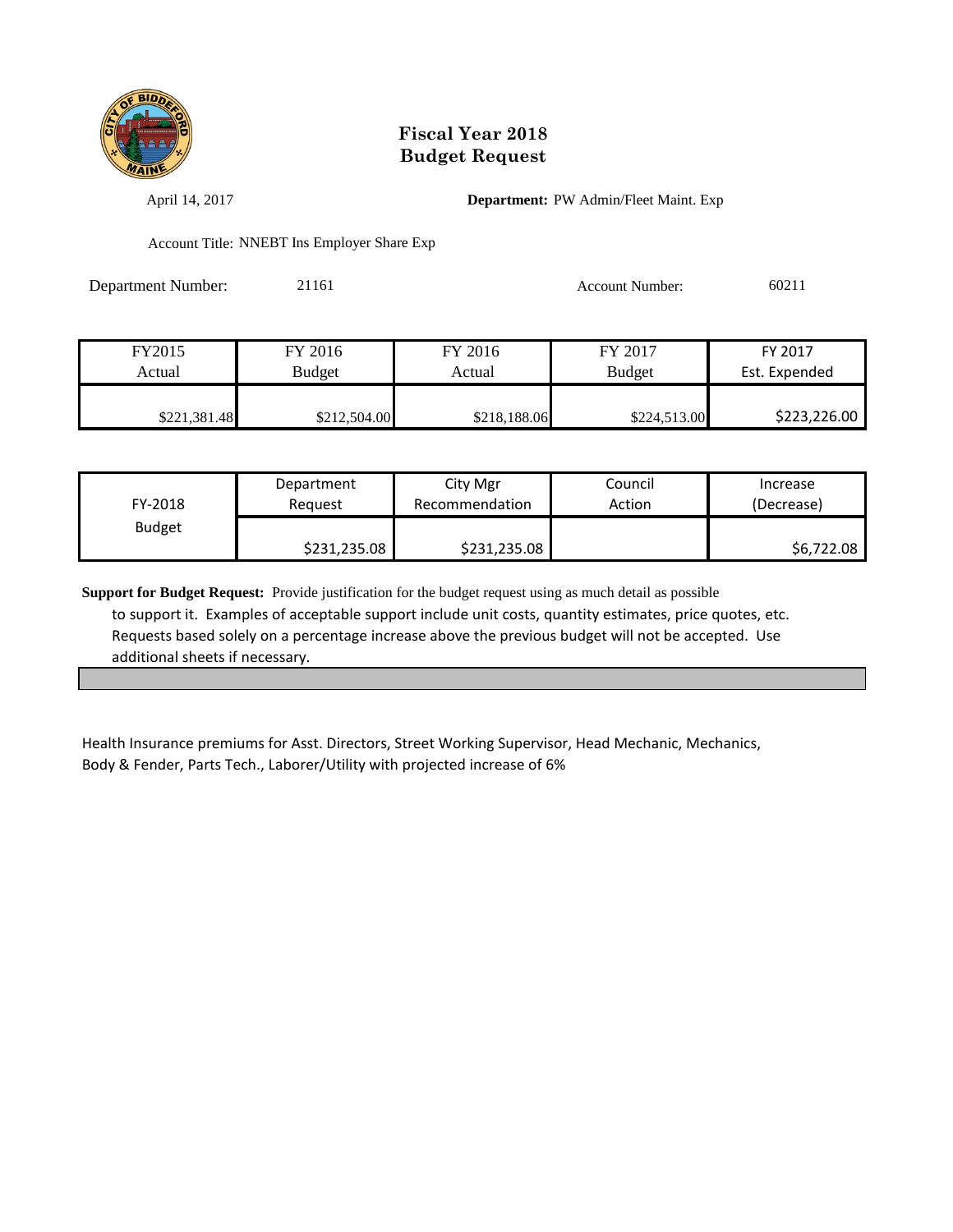

April 14, 2017 **Department:** PW Admin/Fleet Maint. Exp

Account Title: S-T Disability ER Share Exp

| <b>Department Number:</b> | 21161 | <b>Account Number:</b> | 60212 |
|---------------------------|-------|------------------------|-------|
|                           |       |                        |       |

| FY2015   | FY 2016       | FY 2016  | FY 2017       | FY 2017       |
|----------|---------------|----------|---------------|---------------|
| Actual   | <b>Budget</b> | Actual   | <b>Budget</b> | Est. Expended |
|          |               |          |               |               |
| \$184.57 | \$219.00      | \$201.56 | \$231.00      | \$223.00      |

| FY-2018       | Department | City Mgr       | Council | Increase   |
|---------------|------------|----------------|---------|------------|
|               | Reguest    | Recommendation | Action  | (Decrease) |
| <b>Budget</b> | \$218.00   | \$218.38       |         | (\$12.62)  |

**Support for Budget Request:** Provide justification for the budget request using as much detail as possible to support it. Examples of acceptable support include unit costs, quantity estimates, price quotes, etc. Requests based solely on a percentage increase above the previous budget will not be accepted. Use additional sheets if necessary.

S-T Disability Premium for Admin. Asst.

Life / AD&D Premium for Director, Asst. Directors, Admin. Asst.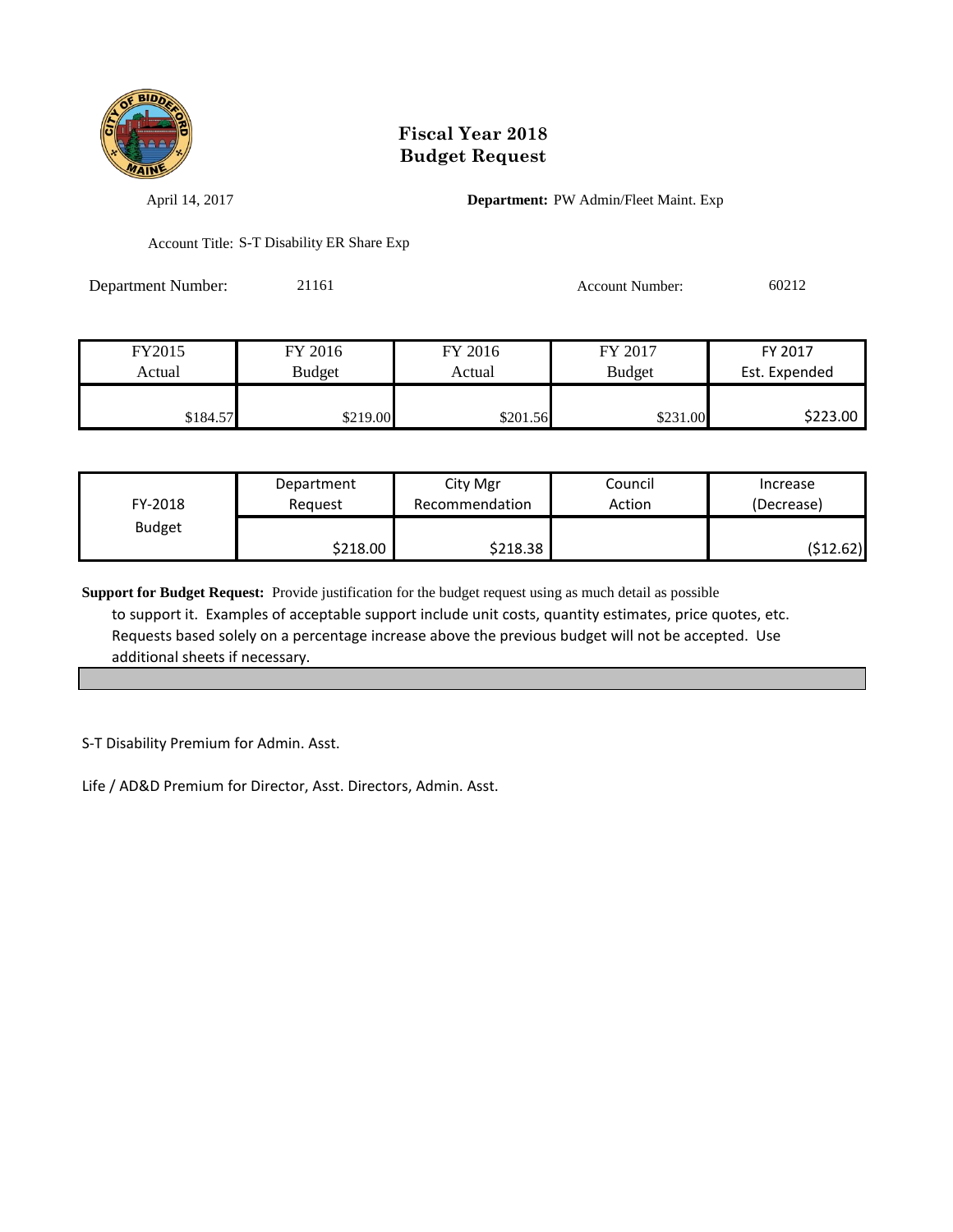

April 14, 2017 **Department:** PW Admin/Fleet Maint. Exp

Account Title: L-T Disability ER Share Exp

Department Number: 21161 Account Number: 60213

| FY2015   | FY 2016       | FY 2016  | FY 2017       | FY 2017       |
|----------|---------------|----------|---------------|---------------|
| Actual   | <b>Budget</b> | Actual   | <b>Budget</b> | Est. Expended |
|          |               |          |               |               |
| \$703.09 | \$929.00      | \$861.56 | \$1,058.00    | \$1,008.00    |

| FY-2018       | Department | City Mgr       | Council | Increase   |
|---------------|------------|----------------|---------|------------|
|               | Reauest    | Recommendation | Action  | (Decrease) |
| <b>Budget</b> | \$1,002.00 | \$1,015.07     |         | (\$42.93)  |

**Support for Budget Request:** Provide justification for the budget request using as much detail as possible to support it. Examples of acceptable support include unit costs, quantity estimates, price quotes, etc. Requests based solely on a percentage increase above the previous budget will not be accepted. Use additional sheets if necessary.

Premiums for Director, Asst. Directors, Street Working Supervisor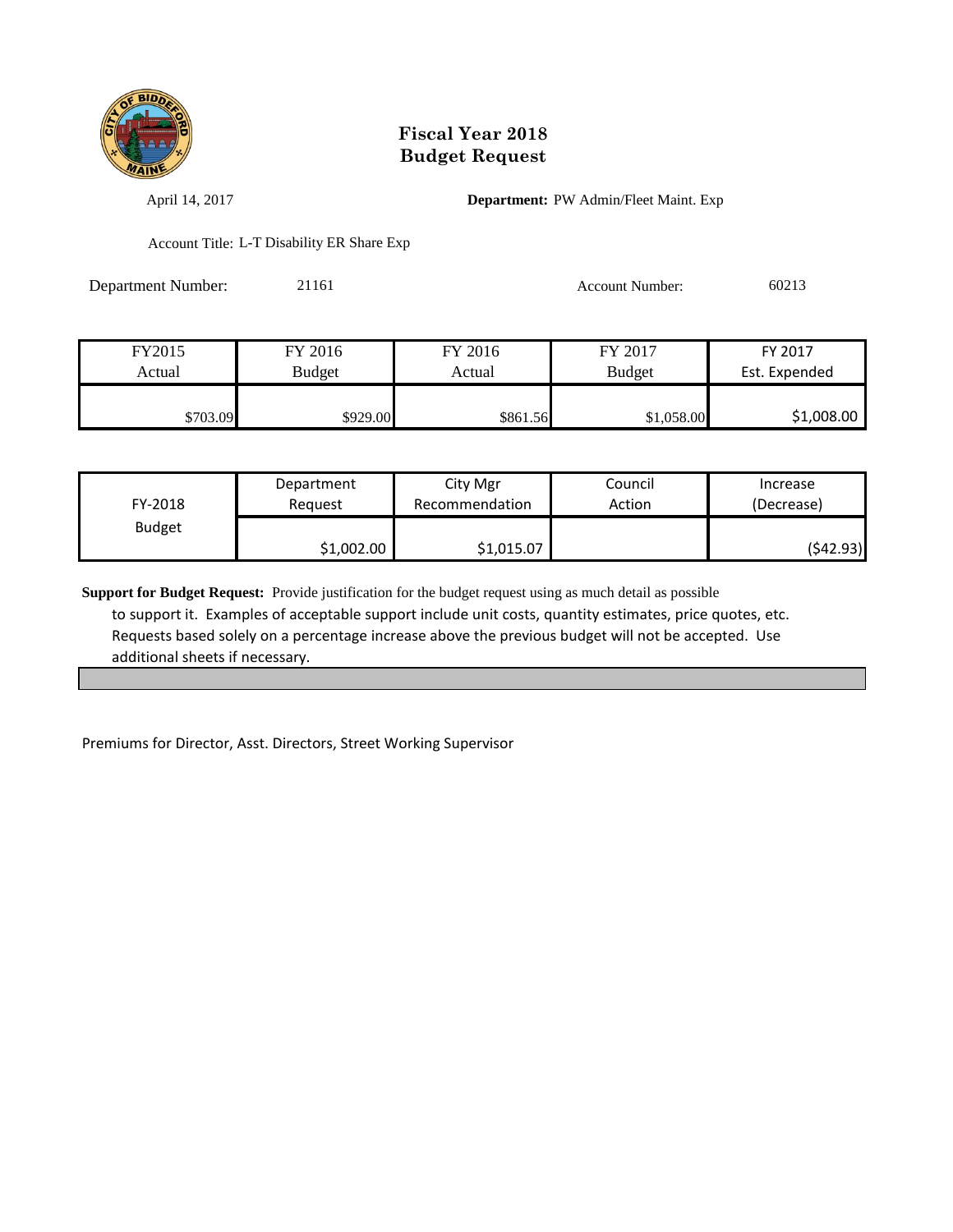

April 14, 2017 **Department:** PW Admin/Fleet Maint. Exp

Account Title: Delta Dental ER Share

Department Number: 21161 Account Number: 60216

| FY2015 | FY 2016       | FY 2016 | FY 2017       | FY 2017       |
|--------|---------------|---------|---------------|---------------|
| Actual | <b>Budget</b> | Actual  | <b>Budget</b> | Est. Expended |
|        |               |         |               |               |
| \$0.00 | \$0.00        | \$0.00  | \$0.00        | \$0.00        |

| FY-2018       | Department | City Mgr       | Council | Increase   |
|---------------|------------|----------------|---------|------------|
|               | Reauest    | Recommendation | Action  | (Decrease) |
| <b>Budget</b> | \$0.00∣    |                |         | \$0.00∣    |

**Support for Budget Request:** Provide justification for the budget request using as much detail as possible to support it. Examples of acceptable support include unit costs, quantity estimates, price quotes, etc. Requests based solely on a percentage increase above the previous budget will not be accepted. Use additional sheets if necessary.

Not Applicable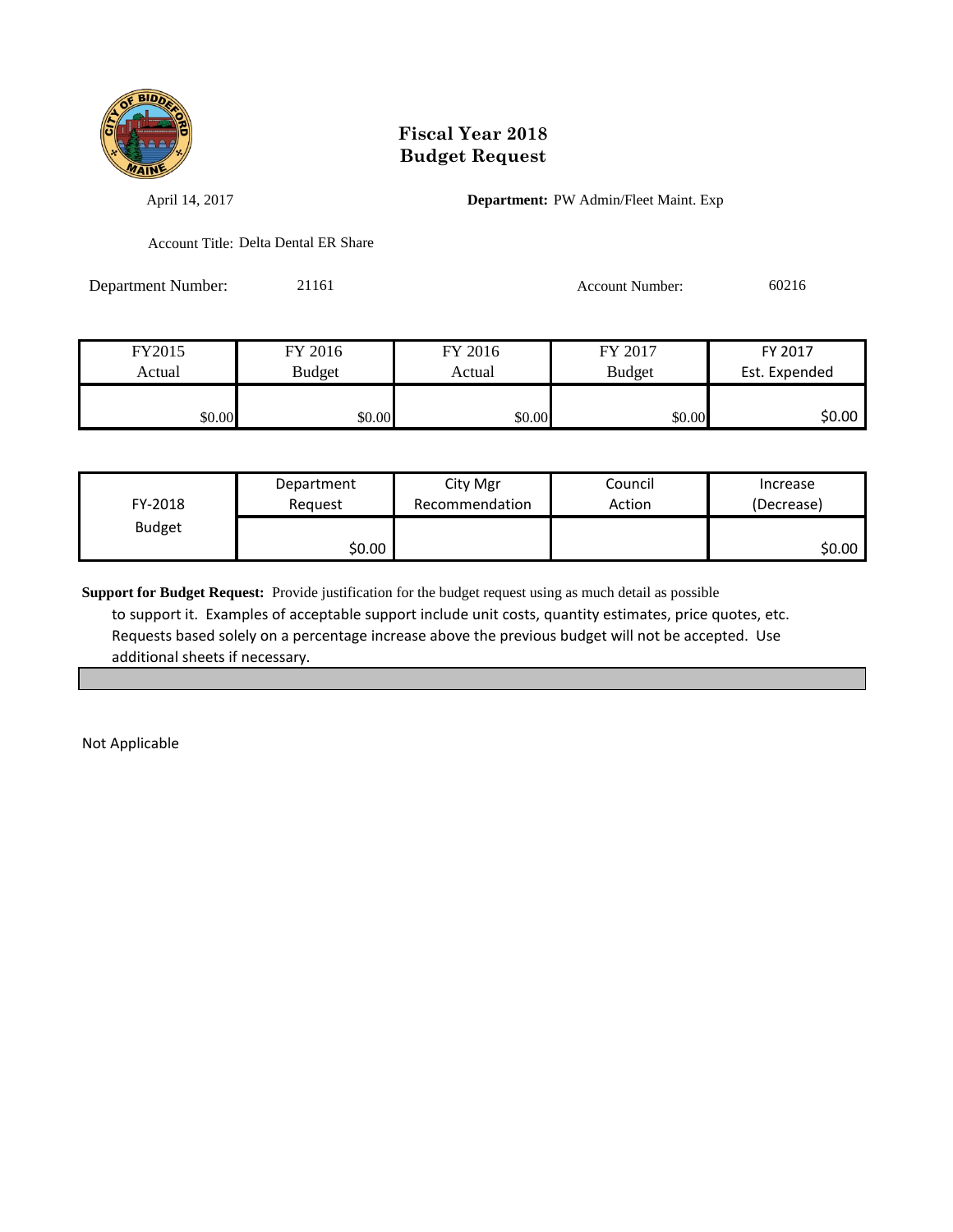

April 14, 2017 **Department:** PW Admin/Fleet Maint. Exp

Account Title: RHSA Plan ER Share

Department Number: 21161 Account Number: 60217

| FY2015 | FY 2016 | FY 2016  | FY 2017       | FY 2017       |
|--------|---------|----------|---------------|---------------|
| Actual | Budget  | Actual   | <b>Budget</b> | Est. Expended |
|        |         |          |               |               |
| \$0.00 | \$0.00  | \$315.00 | \$2,340.00    | \$2,340.00    |

| FY-2018       | Department | City Mgr       | Council | Increase   |
|---------------|------------|----------------|---------|------------|
|               | Reauest    | Recommendation | Action  | (Decrease) |
| <b>Budget</b> | \$2,340.00 | \$2,340.00     |         | \$0.00     |

**Support for Budget Request:** Provide justification for the budget request using as much detail as possible to support it. Examples of acceptable support include unit costs, quantity estimates, price quotes, etc. Requests based solely on a percentage increase above the previous budget will not be accepted. Use additional sheets if necessary.

Projected contribution to the Retiree Health Savings Account for applicable employees.

3 positions @ \$780 each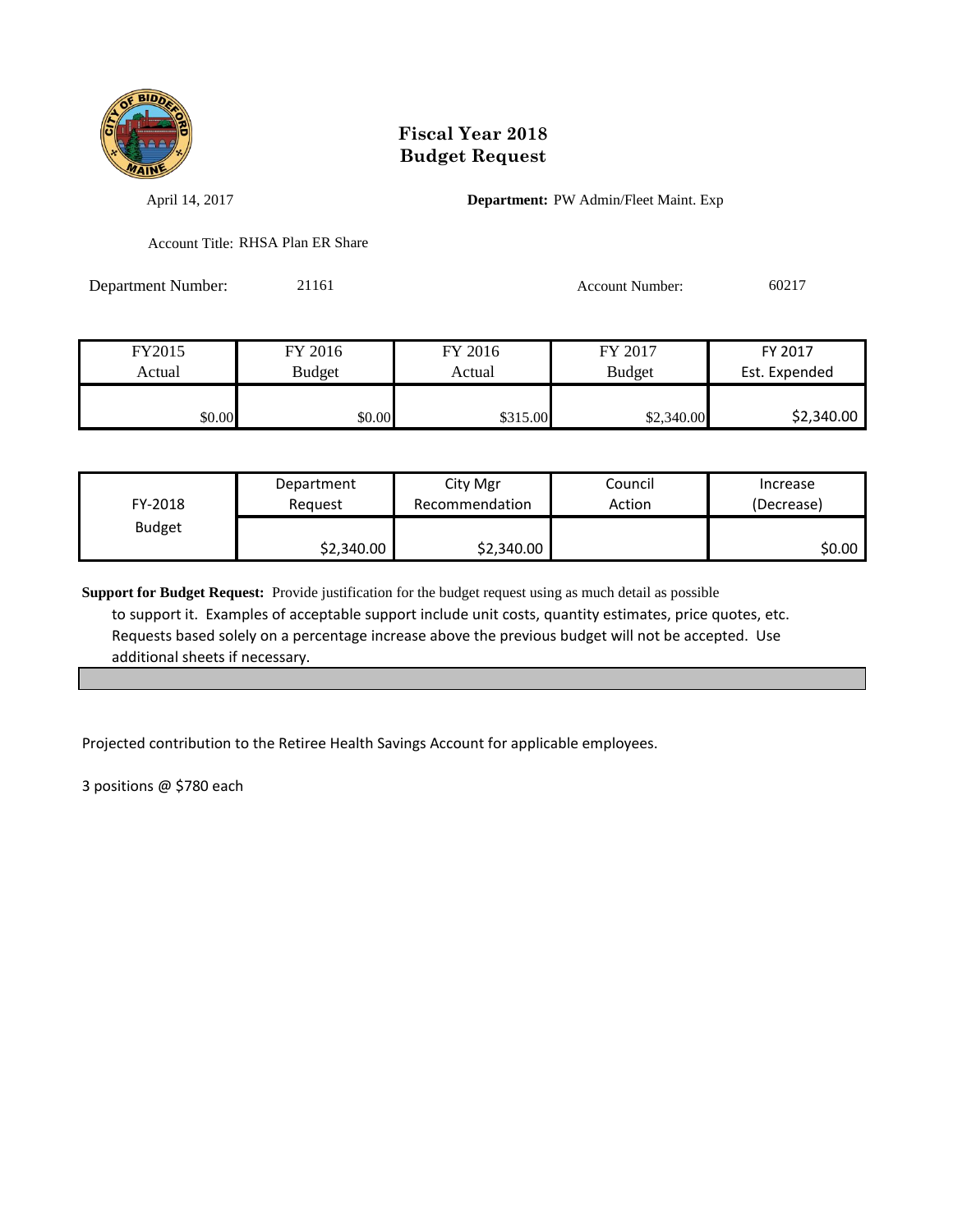

April 14, 2017 **Department:** PW Admin/Fleet Maint. Exp

Account Title: Clothing/Uniforms Expense

Department Number: 21161 21161 Account Number: 60230

| FY2015     | FY 2016    | FY 2016    | FY 2017       | FY 2017       |
|------------|------------|------------|---------------|---------------|
| Actual     | Budget     | Actual     | <b>Budget</b> | Est. Expended |
|            |            |            |               |               |
| \$3,890.78 | \$4,200.00 | \$3,999.00 | \$4,200.00    | \$4,200.00    |

| FY-2018       | Department | City Mgr       | Council | Increase   |
|---------------|------------|----------------|---------|------------|
|               | Reauest    | Recommendation | Action  | (Decrease) |
| <b>Budget</b> | \$4,200.00 | \$4,200.00     |         | SO.OO I    |

**Support for Budget Request:** Provide justification for the budget request using as much detail as possible to support it. Examples of acceptable support include unit costs, quantity estimates, price quotes, etc. Requests based solely on a percentage increase above the previous budget will not be accepted. Use additional sheets if necessary.

Contractual obligation for clothing for the following positions :

Street Working Supervisor Head Mechanic 7 Mechanics Body & Fender Parts Tech. Laborer/Utility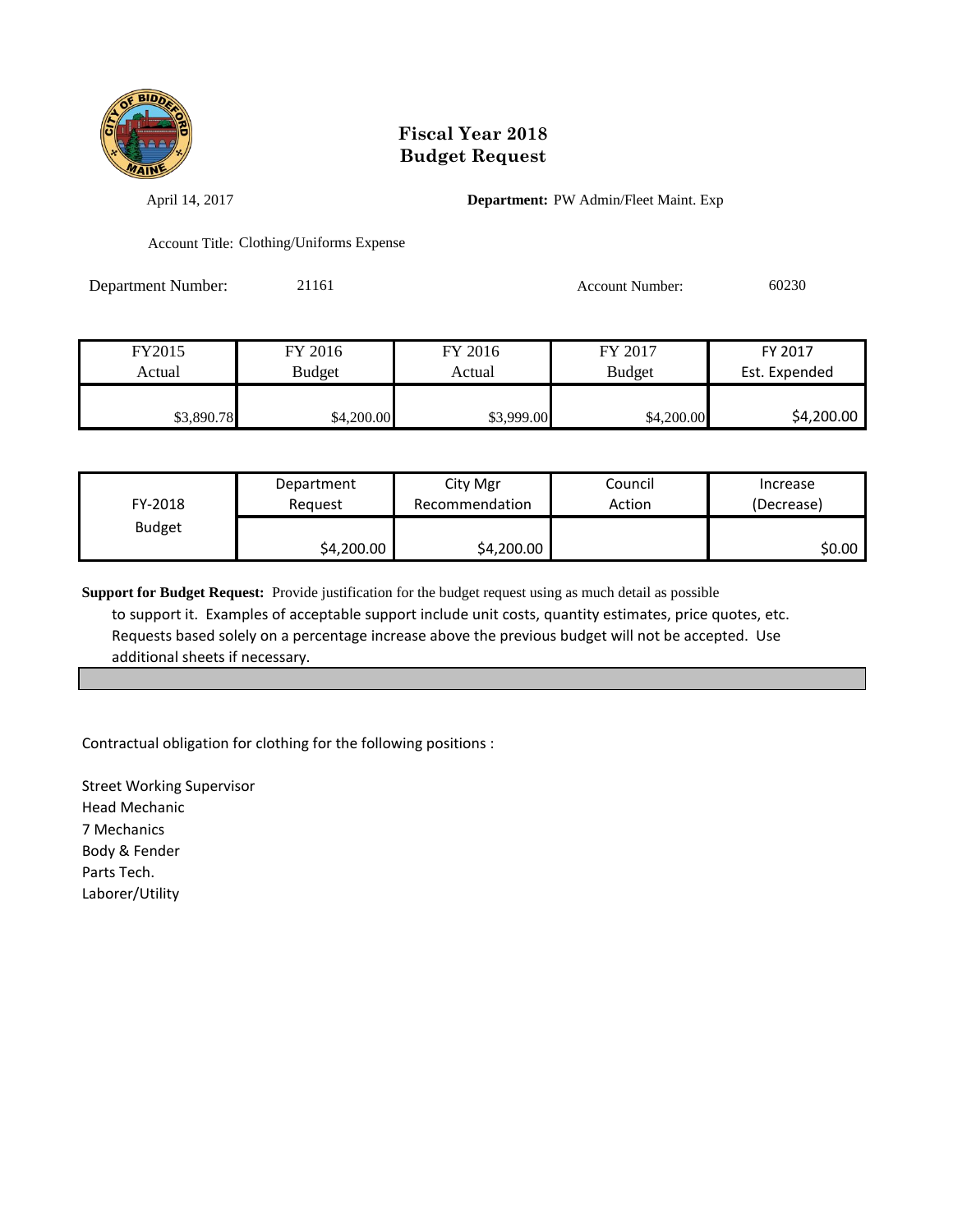

April 14, 2017 **Department:** PW Admin/Fleet Maint. Exp

Account Title: Conferences/Training Expense

Department Number: 21161 21161 Account Number: 60251

| FY2015     | FY 2016    | FY 2016    | FY 2017       | FY 2017       |
|------------|------------|------------|---------------|---------------|
| Actual     | Budget     | Actual     | <b>Budget</b> | Est. Expended |
|            |            |            |               |               |
| \$2,268.00 | \$3,000.00 | \$3,800.00 | \$3,250.00    | \$3,250.00    |

| FY-2018       | Department | City Mgr       | Council | Increase   |
|---------------|------------|----------------|---------|------------|
|               | Reauest    | Recommendation | Action  | (Decrease) |
| <b>Budget</b> | \$3,500.00 | \$3,000.00     |         | (\$250.00) |

**Support for Budget Request:** Provide justification for the budget request using as much detail as possible to support it. Examples of acceptable support include unit costs, quantity estimates, price quotes, etc. Requests based solely on a percentage increase above the previous budget will not be accepted. Use additional sheets if necessary.

Projected Training costs for the following positions :

Asst. Directors Street Working Supervisor Head Mechanic Mechanics Body & Fender Parts Tech. Admin. Asst.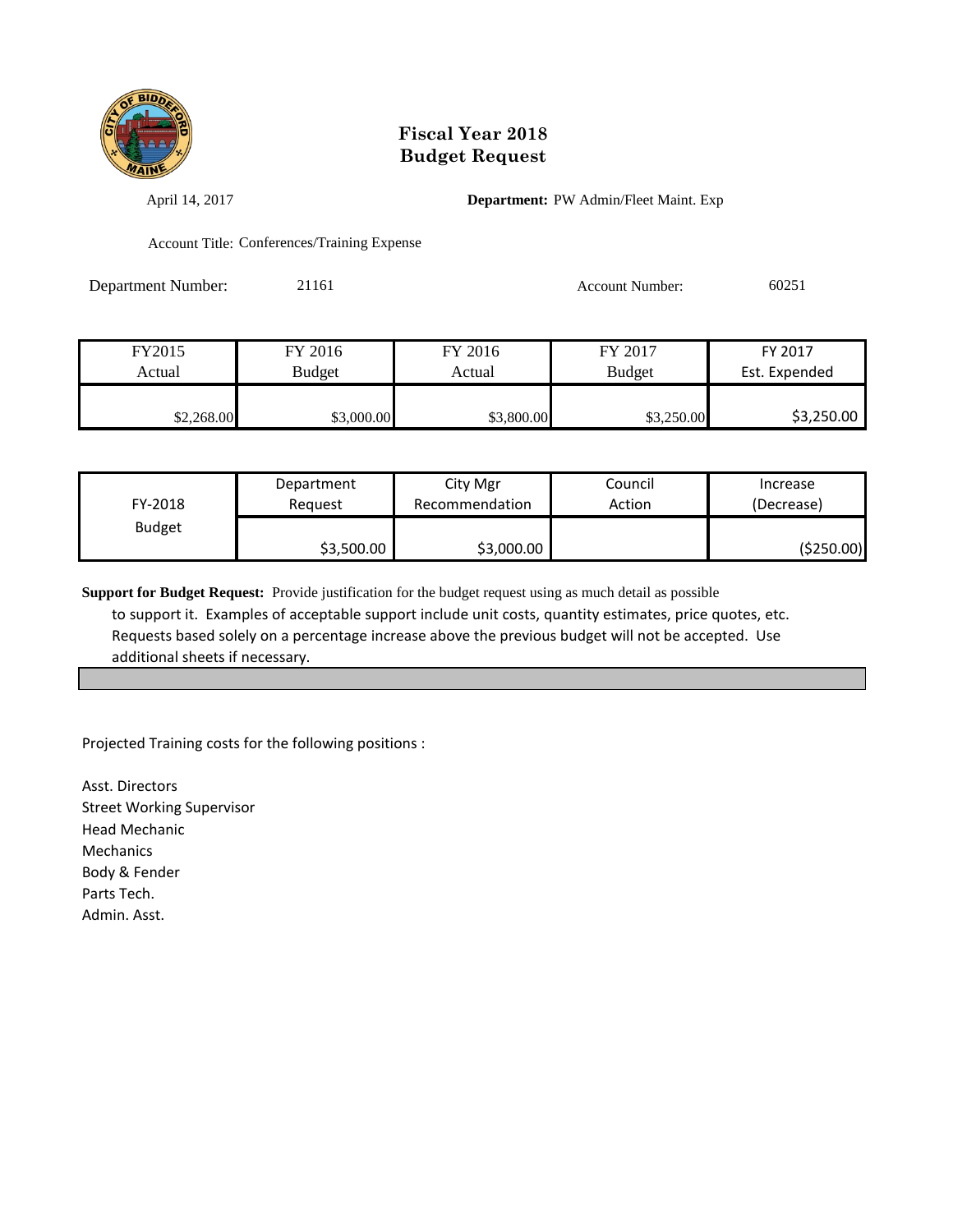

April 14, 2017 **Department:** PW Admin/Fleet Maint. Exp

Account Title: Travel/Mileage Expense

Department Number: 21161 Account Number: 60252

| FY2015     | FY 2016       | FY 2016    | FY 2017       | FY 2017       |
|------------|---------------|------------|---------------|---------------|
| Actual     | <b>Budget</b> | Actual     | <b>Budget</b> | Est. Expended |
|            |               |            |               |               |
| \$4,204.03 | \$5,274.00    | \$3,702.76 | \$4,886.00    | \$4,616.00    |

| FY-2018       | Department | City Mgr       | Council | Increase   |
|---------------|------------|----------------|---------|------------|
|               | Reauest    | Recommendation | Action  | (Decrease) |
| <b>Budget</b> | \$4,886.00 | \$4,800.00     |         | ( \$86.00) |

**Support for Budget Request:** Provide justification for the budget request using as much detail as possible to support it. Examples of acceptable support include unit costs, quantity estimates, price quotes, etc. Requests based solely on a percentage increase above the previous budget will not be accepted. Use additional sheets if necessary.

Turnpike toll expenses for :

| Trash trucks        | \$6/round trip/truck | 524 trips per yr. | \$3,144 |
|---------------------|----------------------|-------------------|---------|
| Large Item truck    | \$7/round trip/truck | 156 trips per yr. | \$1,092 |
| Parts pick up/misc. |                      |                   | \$650   |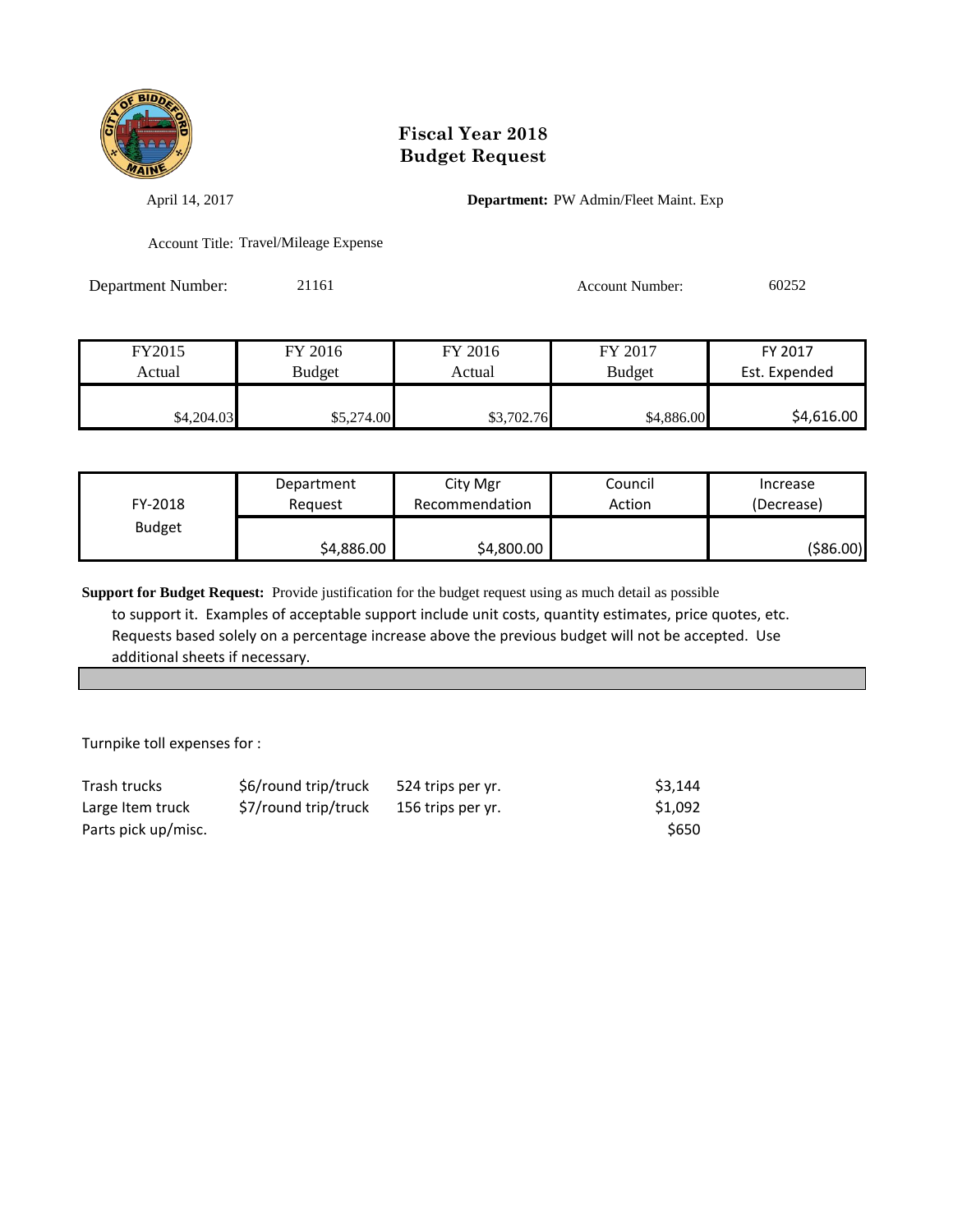

April 14, 2017 **Department:** PW Admin/Fleet Maint. Exp

Account Title: Food/Lodging Expense

Department Number: 21161 Account Number: 60253

| FY2015 | FY 2016  | FY 2016 | FY 2017       | FY 2017       |
|--------|----------|---------|---------------|---------------|
| Actual | Budget   | Actual  | <b>Budget</b> | Est. Expended |
|        |          |         |               |               |
| \$0.00 | \$650.00 | \$0.00  | \$350.00      | \$150.00      |

| FY-2018       | Department | City Mgr       | Council | Increase   |
|---------------|------------|----------------|---------|------------|
|               | Reauest    | Recommendation | Action  | (Decrease) |
| <b>Budget</b> | \$350.00   | \$300.00       |         | (\$50.00)  |

**Support for Budget Request:** Provide justification for the budget request using as much detail as possible to support it. Examples of acceptable support include unit costs, quantity estimates, price quotes, etc. Requests based solely on a percentage increase above the previous budget will not be accepted. Use additional sheets if necessary.

Estimated cost related to off site training sessions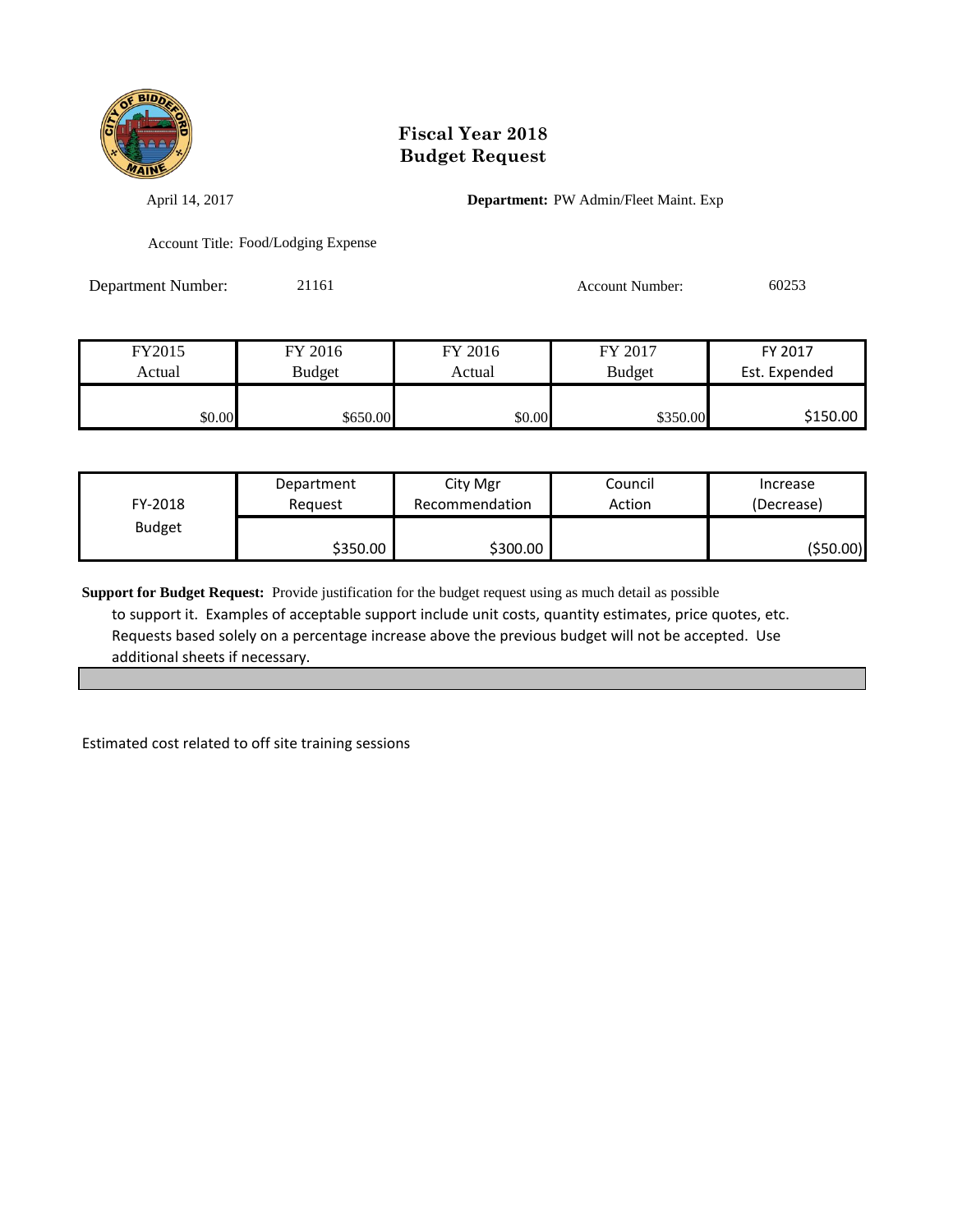

April 14, 2017 **Department:** PW Admin/Fleet Maint. Exp

Account Title: Dues/Memberships Expense

Department Number: 21161 Account Number: 60256

| FY2015   | FY 2016       | FY 2016  | FY 2017       | FY 2017       |
|----------|---------------|----------|---------------|---------------|
| Actual   | <b>Budget</b> | Actual   | <b>Budget</b> | Est. Expended |
|          |               |          |               |               |
| \$597.00 | \$575.00      | \$537.00 | \$540.00      | \$552.00      |

| FY-2018       | Department | City Mgr       | Council | Increase   |
|---------------|------------|----------------|---------|------------|
|               | Reguest    | Recommendation | Action  | (Decrease) |
| <b>Budget</b> | \$552.00 l | \$552.00       |         | \$12.00    |

**Support for Budget Request:** Provide justification for the budget request using as much detail as possible to support it. Examples of acceptable support include unit costs, quantity estimates, price quotes, etc. Requests based solely on a percentage increase above the previous budget will not be accepted. Use additional sheets if necessary.

APWA (American Public Works Association) membership dues for following positions :

| Director        | \$184 |
|-----------------|-------|
| Asst. Directors | \$368 |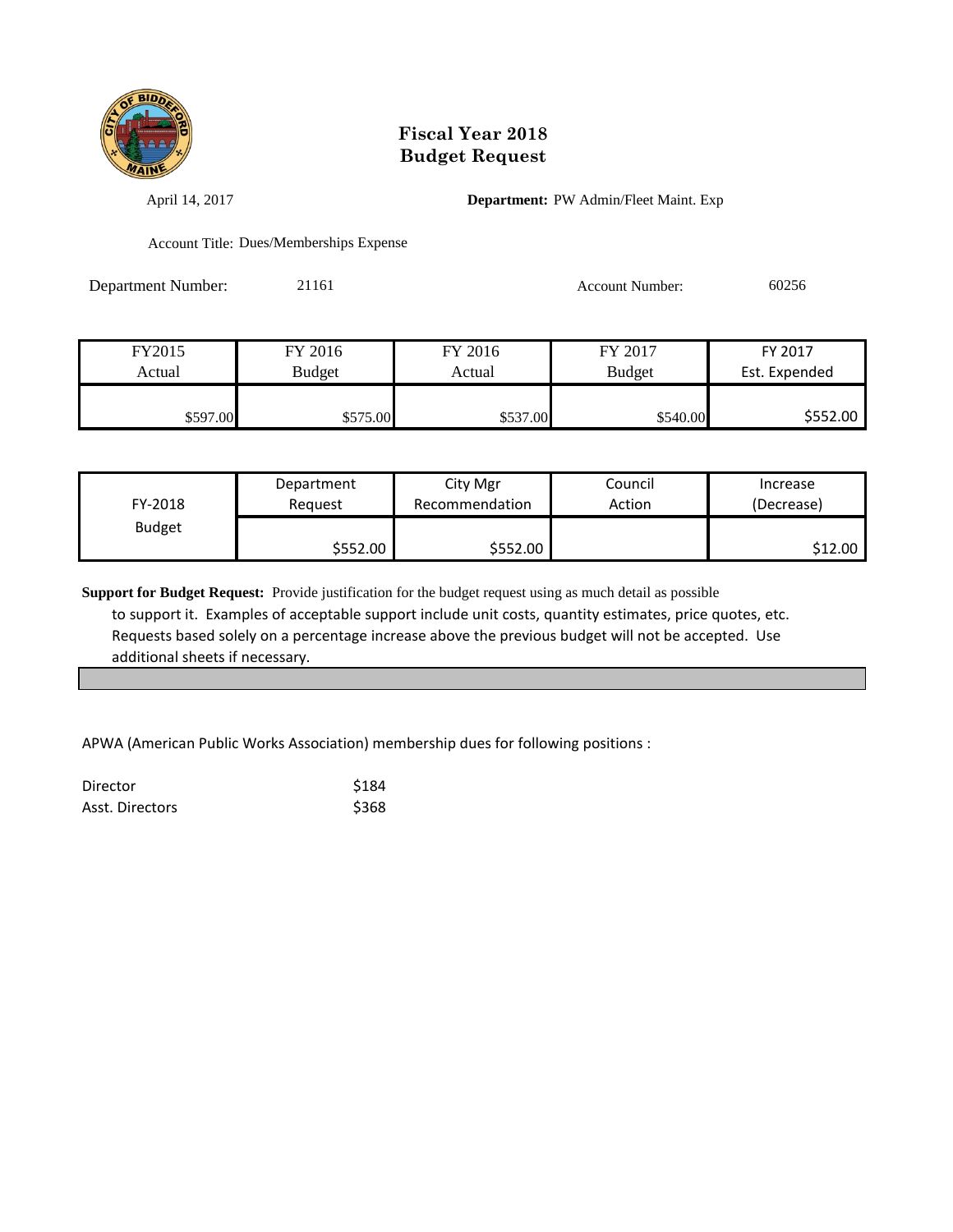

April 14, 2017 **Department:** PW Admin/Fleet Maint. Exp

Account Title: Service Contracts Expense

Department Number: 21161 21161 Account Number: 60310

| FY2015     | FY 2016    | FY 2016    | FY 2017       | FY 2017       |
|------------|------------|------------|---------------|---------------|
| Actual     | Budget     | Actual     | <b>Budget</b> | Est. Expended |
|            |            |            |               |               |
| \$4,461.42 | \$5,000.00 | \$4,683.01 | \$5,000.00    | \$5,000.00    |

| FY-2018       | Department | City Mgr       | Council | Increase   |
|---------------|------------|----------------|---------|------------|
|               | Reauest    | Recommendation | Action  | (Decrease) |
| <b>Budget</b> | \$8,000.00 | \$8,000.00     |         | \$3,000.00 |

**Support for Budget Request:** Provide justification for the budget request using as much detail as possible to support it. Examples of acceptable support include unit costs, quantity estimates, price quotes, etc. Requests based solely on a percentage increase above the previous budget will not be accepted. Use additional sheets if necessary.

Annual Service Contracts :

| UST (underground storage tanks) Inspections : | \$750   |
|-----------------------------------------------|---------|
| Interstate Fuel Fire System :                 | \$325   |
| Maine State Securities:                       | \$575   |
| Heating and Air Cond. System:                 | \$2,800 |
| Crane Inspections :                           | \$550   |
| Time Clock (with Police Department) :         | \$3,000 |

Increase due to addition of time clock upgrade and UST Inspections being moved into this line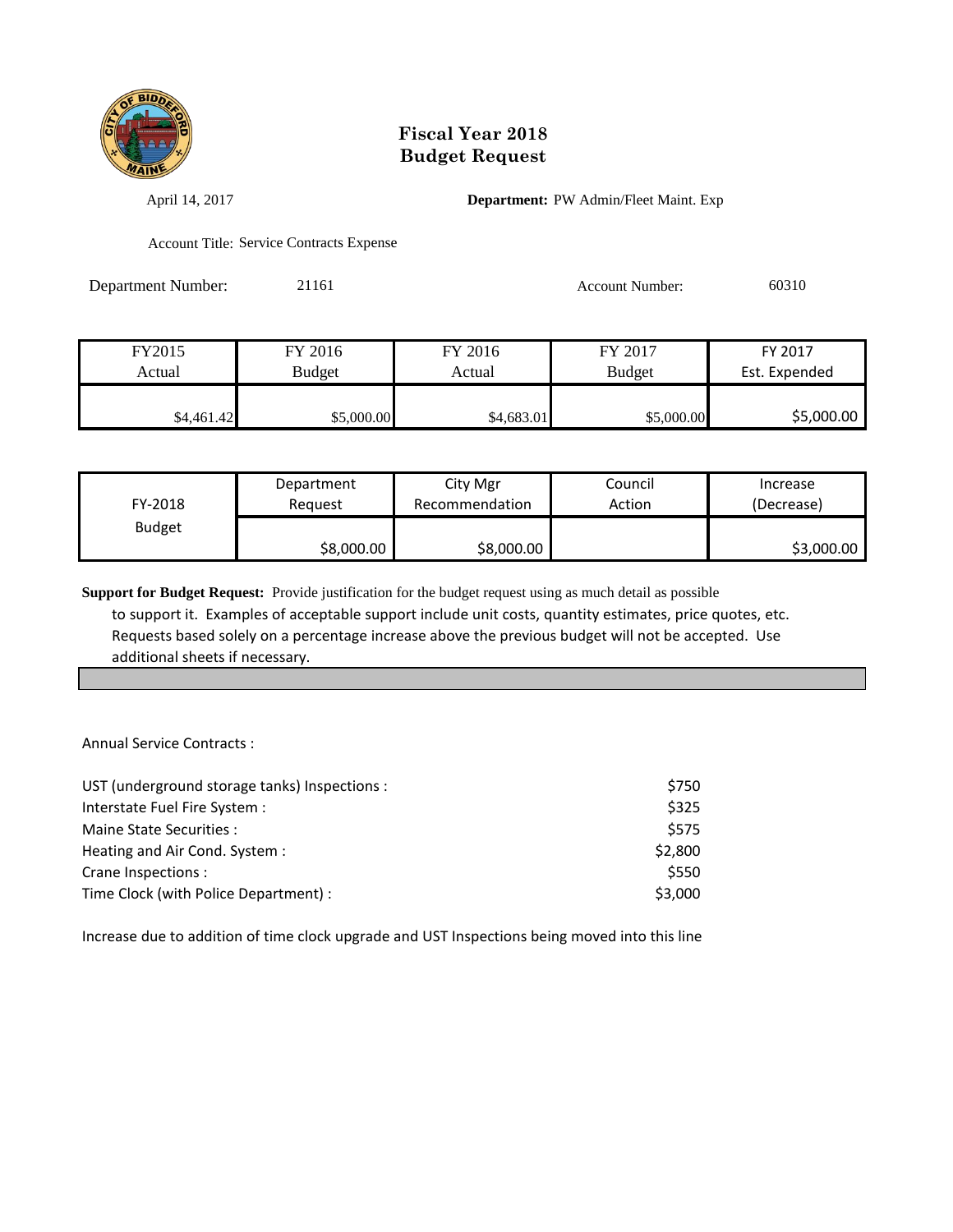

April 14, 2017 **Department:** PW Admin/Fleet Maint. Exp

Account Title: Postage/Shipping Expense

Department Number: 21161 21161 Account Number: 60325

| FY2015   | FY 2016       | FY 2016  | FY 2017       | FY 2017       |
|----------|---------------|----------|---------------|---------------|
| Actual   | <b>Budget</b> | Actual   | <b>Budget</b> | Est. Expended |
|          |               |          |               |               |
| \$315.75 | \$200.00      | \$357.07 | \$250.00      | \$282.00      |

| FY-2018       | Department | City Mgr       | Council | Increase   |
|---------------|------------|----------------|---------|------------|
|               | Reguest    | Recommendation | Action  | (Decrease) |
| <b>Budget</b> | \$250.00   | \$250.00       |         | \$0.00     |

**Support for Budget Request:** Provide justification for the budget request using as much detail as possible to support it. Examples of acceptable support include unit costs, quantity estimates, price quotes, etc. Requests based solely on a percentage increase above the previous budget will not be accepted. Use additional sheets if necessary.

Projected costs for shipping of parts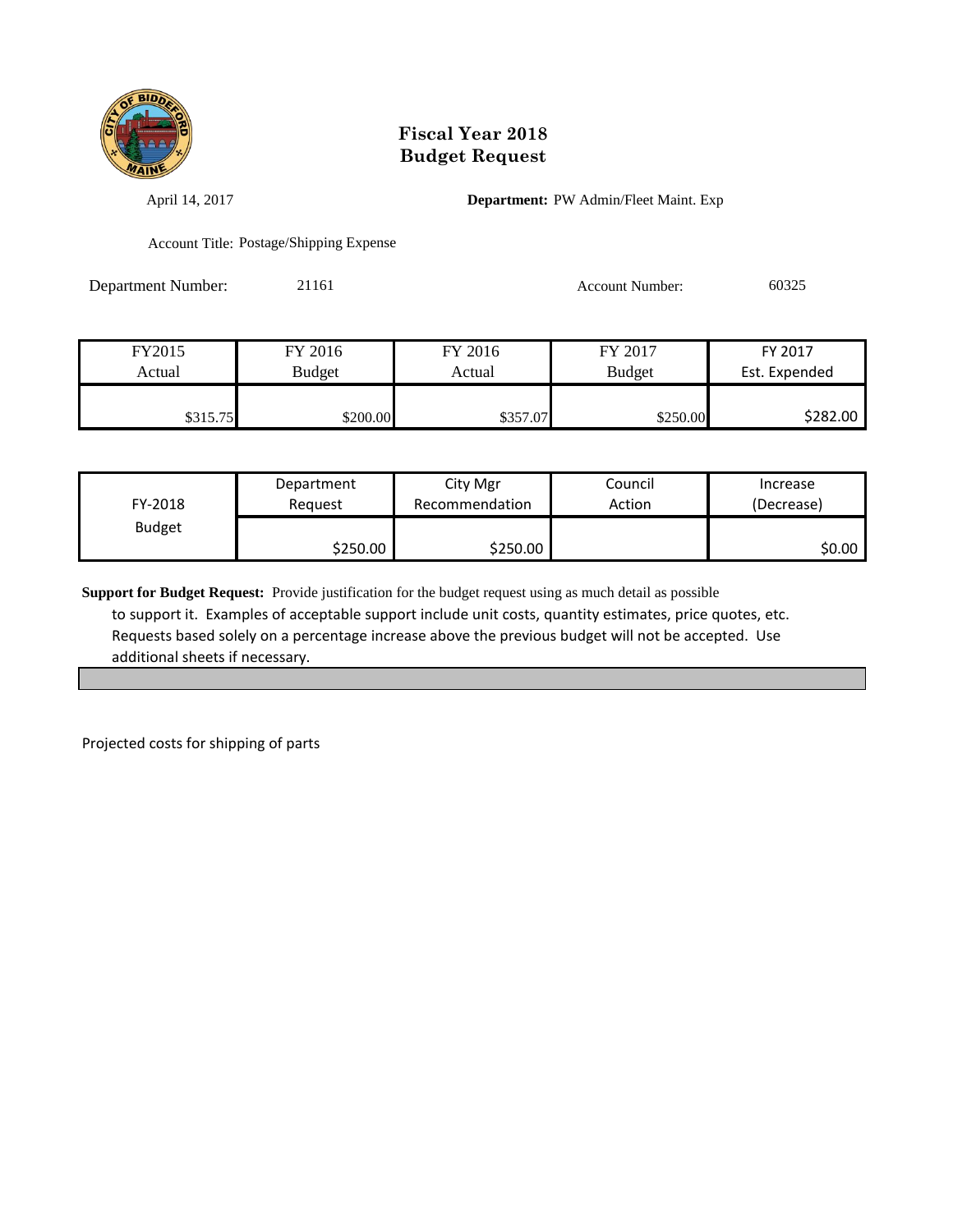

April 14, 2017 **Department:** PW Admin/Fleet Maint. Exp

Account Title: Electricity Expense

Department Number: 21161 21161 Account Number: 60400

| FY2015      | FY 2016     | FY 2016     | FY 2017       | FY 2017       |
|-------------|-------------|-------------|---------------|---------------|
| Actual      | Budget      | Actual      | <b>Budget</b> | Est. Expended |
|             |             |             |               |               |
| \$22,210.27 | \$24,610.00 | \$26,014.27 | \$23,500.00   | \$23,227.00   |

| FY-2018       | Department  | City Mgr       | Council | Increase   |
|---------------|-------------|----------------|---------|------------|
|               | Reauest     | Recommendation | Action  | (Decrease) |
| <b>Budget</b> | \$24,000.00 | \$24,000.00    |         | \$500.00   |

**Support for Budget Request:** Provide justification for the budget request using as much detail as possible to support it. Examples of acceptable support include unit costs, quantity estimates, price quotes, etc. Requests based solely on a percentage increase above the previous budget will not be accepted. Use additional sheets if necessary.

Projected cost for PW Facility with no increase in rates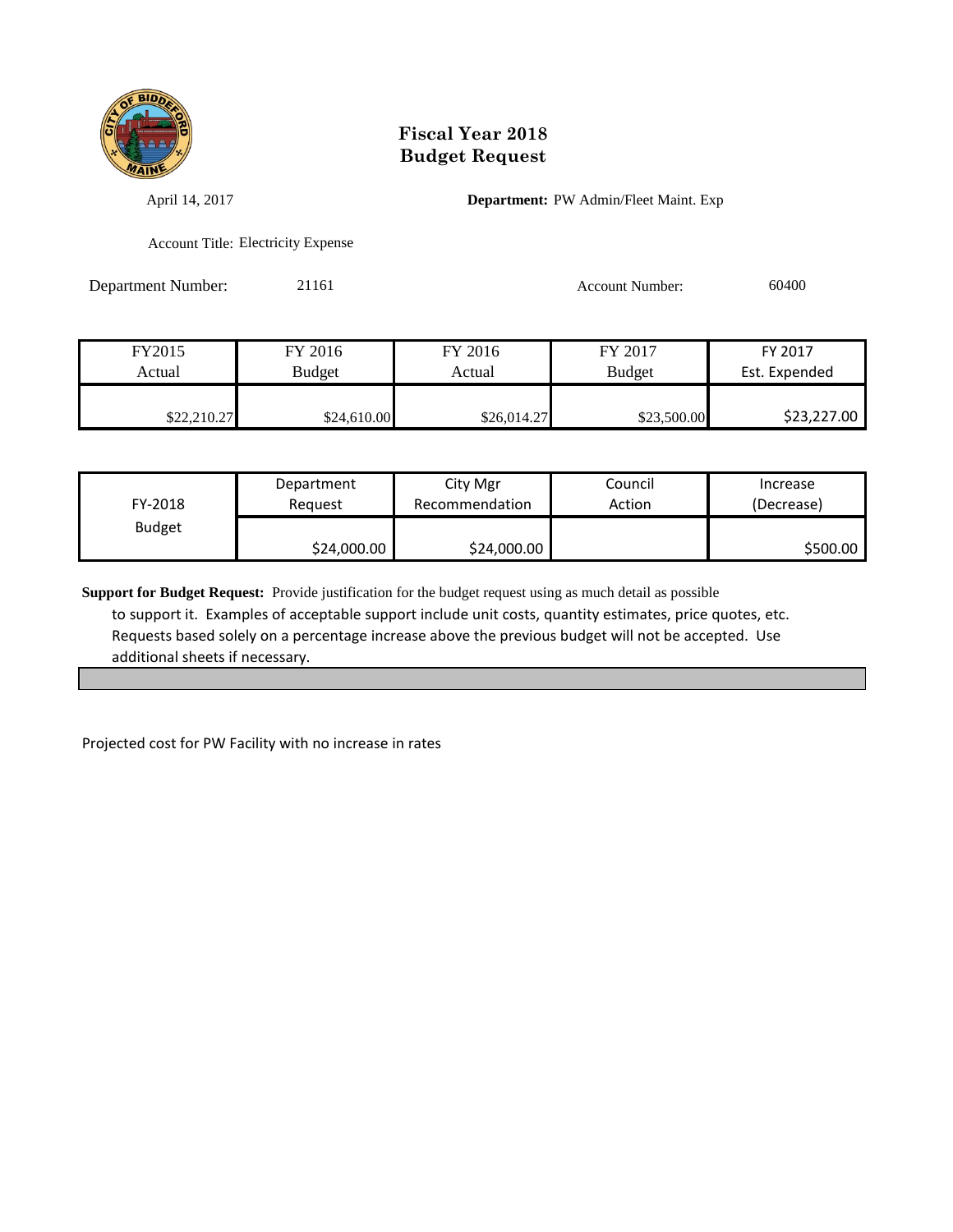

April 14, 2017 **Department:** PW Admin/Fleet Maint. Exp

Account Title: Water Expense

Department Number: 21161 21161 Account Number: 60401

| FY2015     | FY 2016       | FY 2016    | FY 2017       | FY 2017       |
|------------|---------------|------------|---------------|---------------|
| Actual     | <b>Budget</b> | Actual     | <b>Budget</b> | Est. Expended |
| \$2,139.98 | \$2,760.00    | \$2,073.41 | \$2,200.00    | \$1,941.00    |

| FY-2018       | Department | City Mgr       | Council | Increase   |
|---------------|------------|----------------|---------|------------|
|               | Reauest    | Recommendation | Action  | (Decrease) |
| <b>Budget</b> | \$2,640.00 | \$2,640.00     |         | \$440.00   |

**Support for Budget Request:** Provide justification for the budget request using as much detail as possible to support it. Examples of acceptable support include unit costs, quantity estimates, price quotes, etc. Requests based solely on a percentage increase above the previous budget will not be accepted. Use additional sheets if necessary.

Projected costs for PW Facility with a 20% rate increase per Maine Water Co.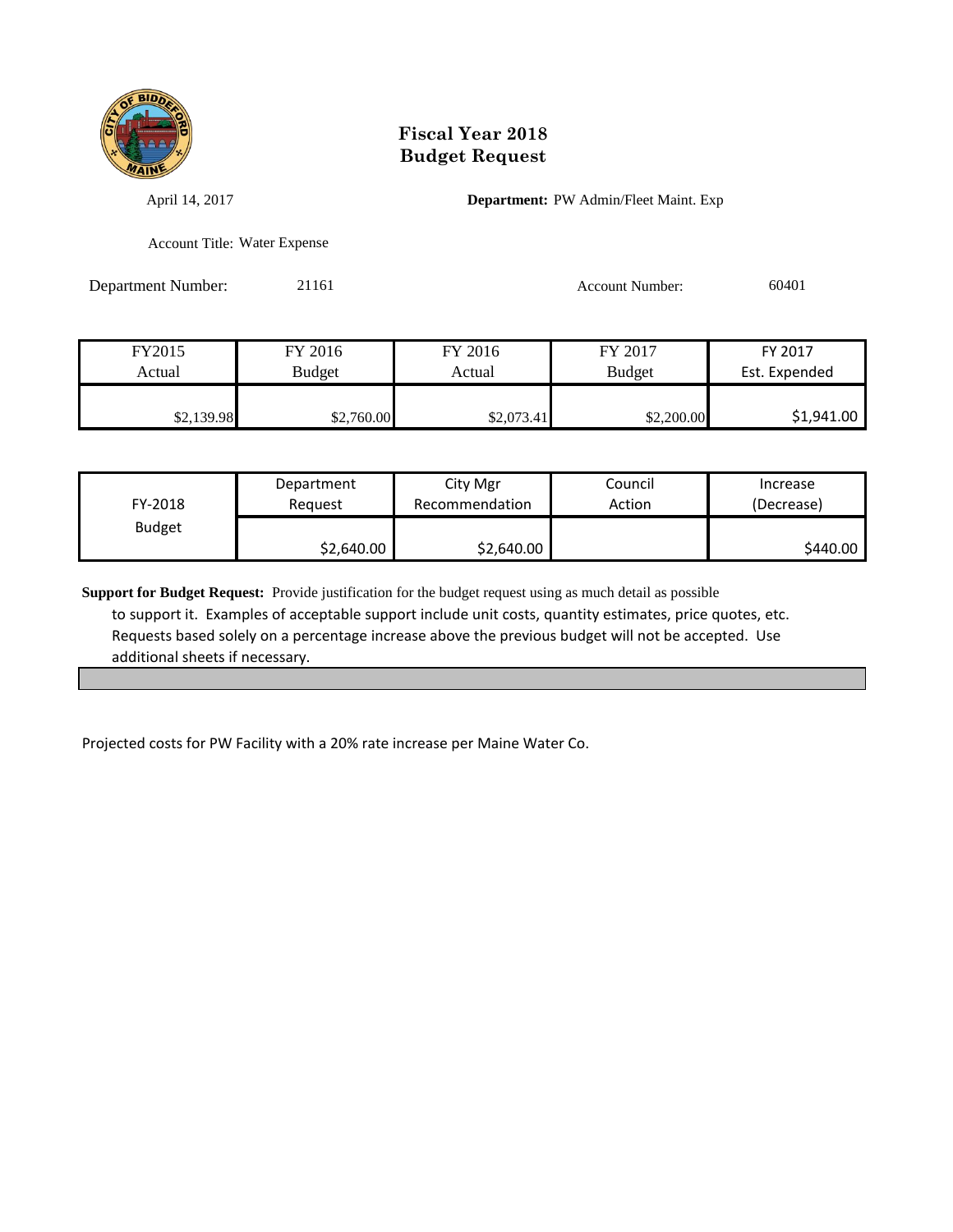

April 14, 2017 **Department:** PW Admin/Fleet Maint. Exp

Account Title: Phone/Celular/Paging Exp

Department Number: 21161 21161 Account Number: 60402

| FY2015     | FY 2016     | FY 2016    | FY 2017       | FY 2017       |
|------------|-------------|------------|---------------|---------------|
| Actual     | Budget      | Actual     | <b>Budget</b> | Est. Expended |
|            |             |            |               |               |
| \$9,624.92 | \$10,892.00 | \$8,162.05 | \$10,462.00   | \$9,619.00    |

| FY-2018       | Department | City Mgr       | Council | Increase   |
|---------------|------------|----------------|---------|------------|
|               | Reauest    | Recommendation | Action  | (Decrease) |
| <b>Budget</b> | \$9,788.00 | \$9,788.00     |         | (5674.00)  |

**Support for Budget Request:** Provide justification for the budget request using as much detail as possible to support it. Examples of acceptable support include unit costs, quantity estimates, price quotes, etc. Requests based solely on a percentage increase above the previous budget will not be accepted. Use additional sheets if necessary.

Phone & GPS Units costs :

| 24 GPS units :           | \$18.25/month/each | \$5,256 |
|--------------------------|--------------------|---------|
| 5 Cell Phones:           | \$34/month/each    | \$2,040 |
| 1 Smart Phone:           | \$51/month         | \$612   |
| 2 Land Lines:            | \$37.5/month/each  | \$900   |
| 1 Data Plan for Tablet : | \$40/month         | \$480   |
| Misc. :                  |                    | \$500   |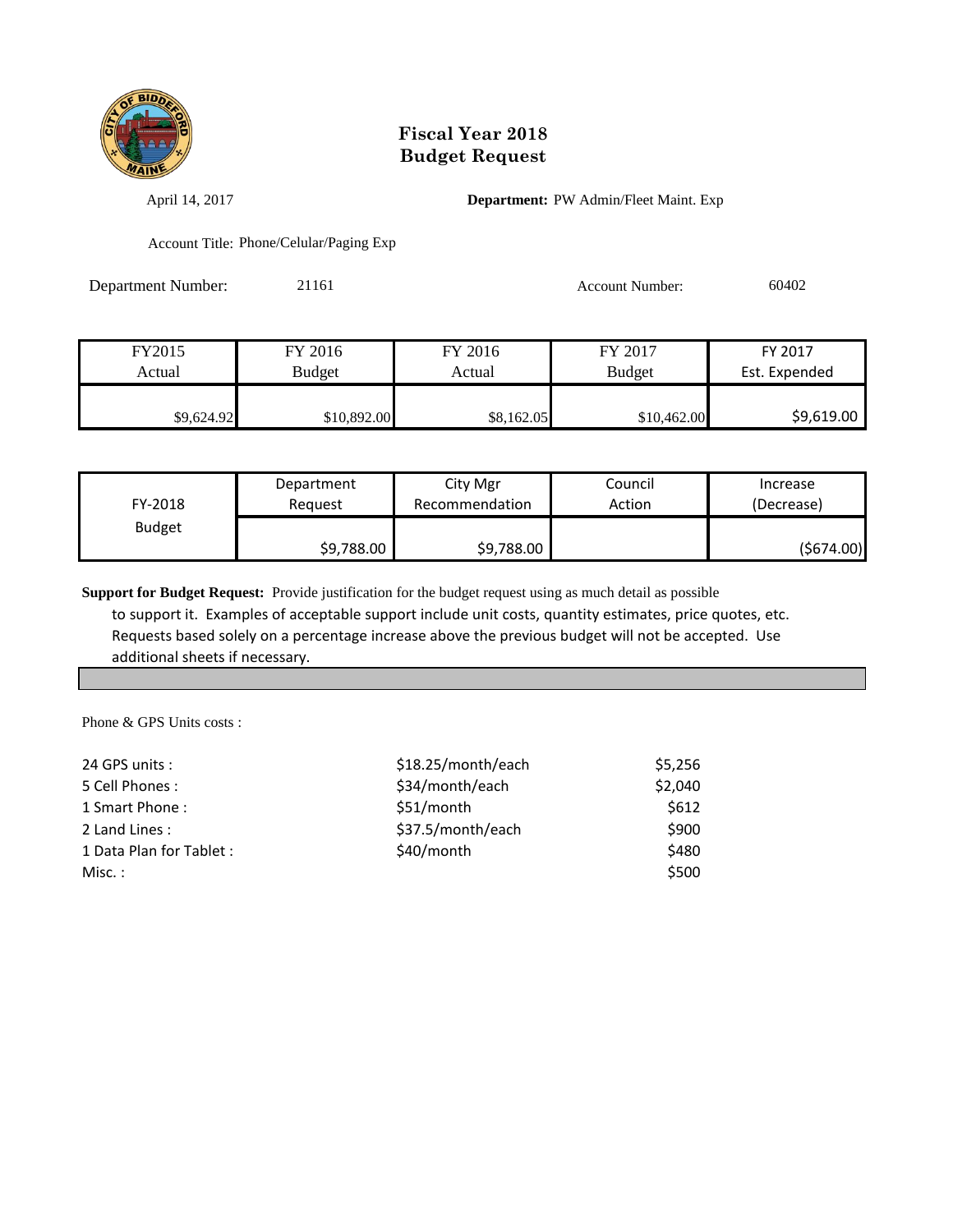

April 14, 2017 **Department:** PW Admin/Fleet Maint. Exp

Account Title: Sewer User Fee Expense

Department Number: 21161 21161 Account Number: 60404

| FY2015     | FY 2016    | FY 2016    | FY 2017       | FY 2017       |
|------------|------------|------------|---------------|---------------|
| Actual     | Budget     | Actual     | <b>Budget</b> | Est. Expended |
|            |            |            |               |               |
| \$5,008.20 | \$3,800.00 | \$3,740.15 | \$5,000.00    | \$4,355.00    |

| FY-2018       | Department | City Mgr       | Council | Increase   |
|---------------|------------|----------------|---------|------------|
|               | Reguest    | Recommendation | Action  | (Decrease) |
| <b>Budget</b> | \$5,000.00 | \$5,000.00     |         | \$0.00     |

**Support for Budget Request:** Provide justification for the budget request using as much detail as possible to support it. Examples of acceptable support include unit costs, quantity estimates, price quotes, etc. Requests based solely on a percentage increase above the previous budget will not be accepted. Use additional sheets if necessary.

Projected cost with no rate increase included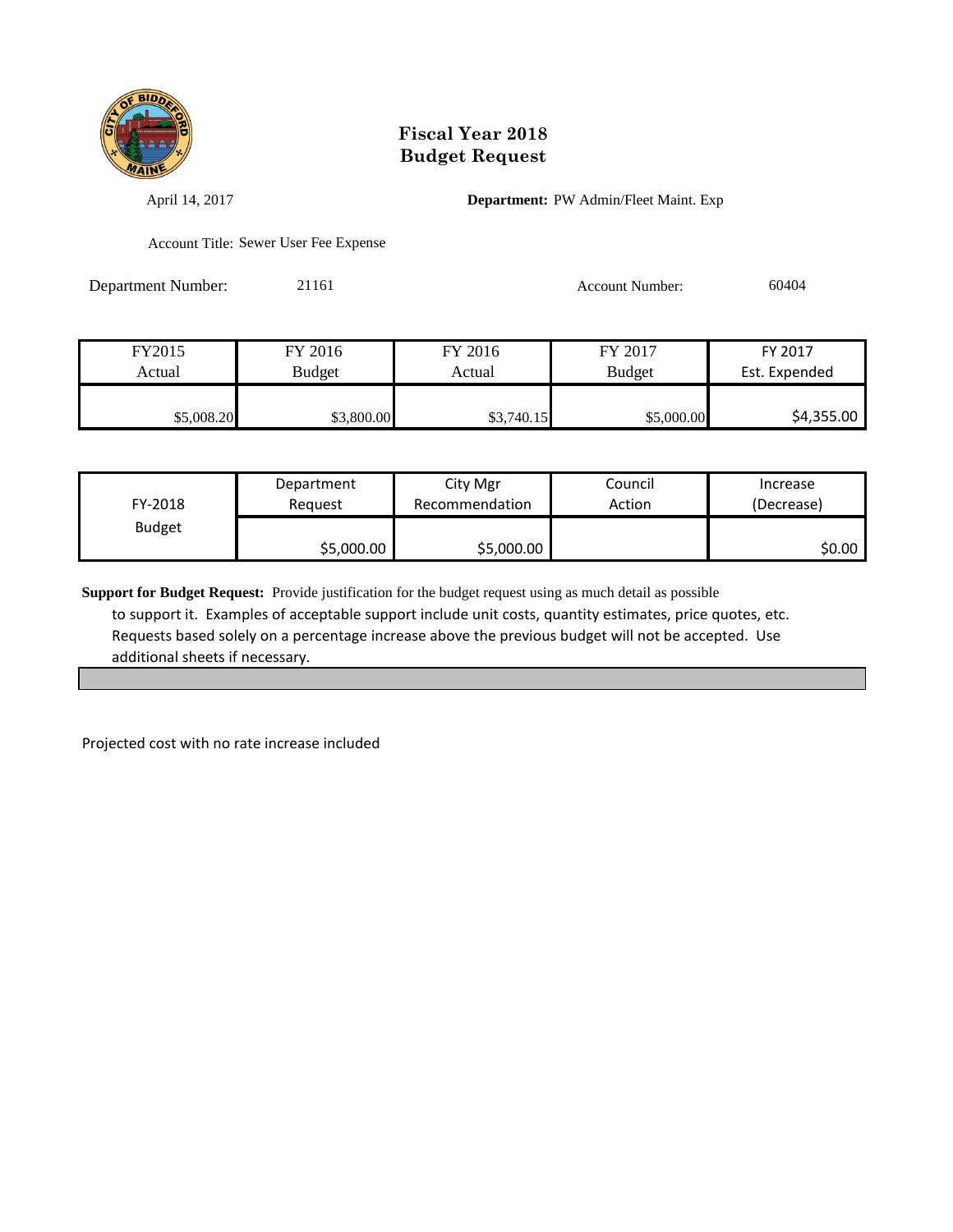

April 14, 2017 **Department:** PW Admin/Fleet Maint. Exp

Account Title: Heating Fuel Expense

Department Number: 21161 21161 Account Number: 60405

| FY2015      | FY 2016     | FY 2016     | FY 2017       | FY 2017       |
|-------------|-------------|-------------|---------------|---------------|
| Actual      | Budget      | Actual      | <b>Budget</b> | Est. Expended |
|             |             |             |               |               |
| \$33,797.99 | \$25,000.00 | \$28,051.01 | \$25,000.00   | \$21,342.00   |

| FY-2018       | Department  | City Mgr       | Council | Increase   |
|---------------|-------------|----------------|---------|------------|
|               | Reauest     | Recommendation | Action  | (Decrease) |
| <b>Budget</b> | \$28,000.00 | \$26,500.00    |         | \$1,500.00 |

**Support for Budget Request:** Provide justification for the budget request using as much detail as possible to support it. Examples of acceptable support include unit costs, quantity estimates, price quotes, etc. Requests based solely on a percentage increase above the previous budget will not be accepted. Use additional sheets if necessary.

Projected cost based upon historical data with no rate increase included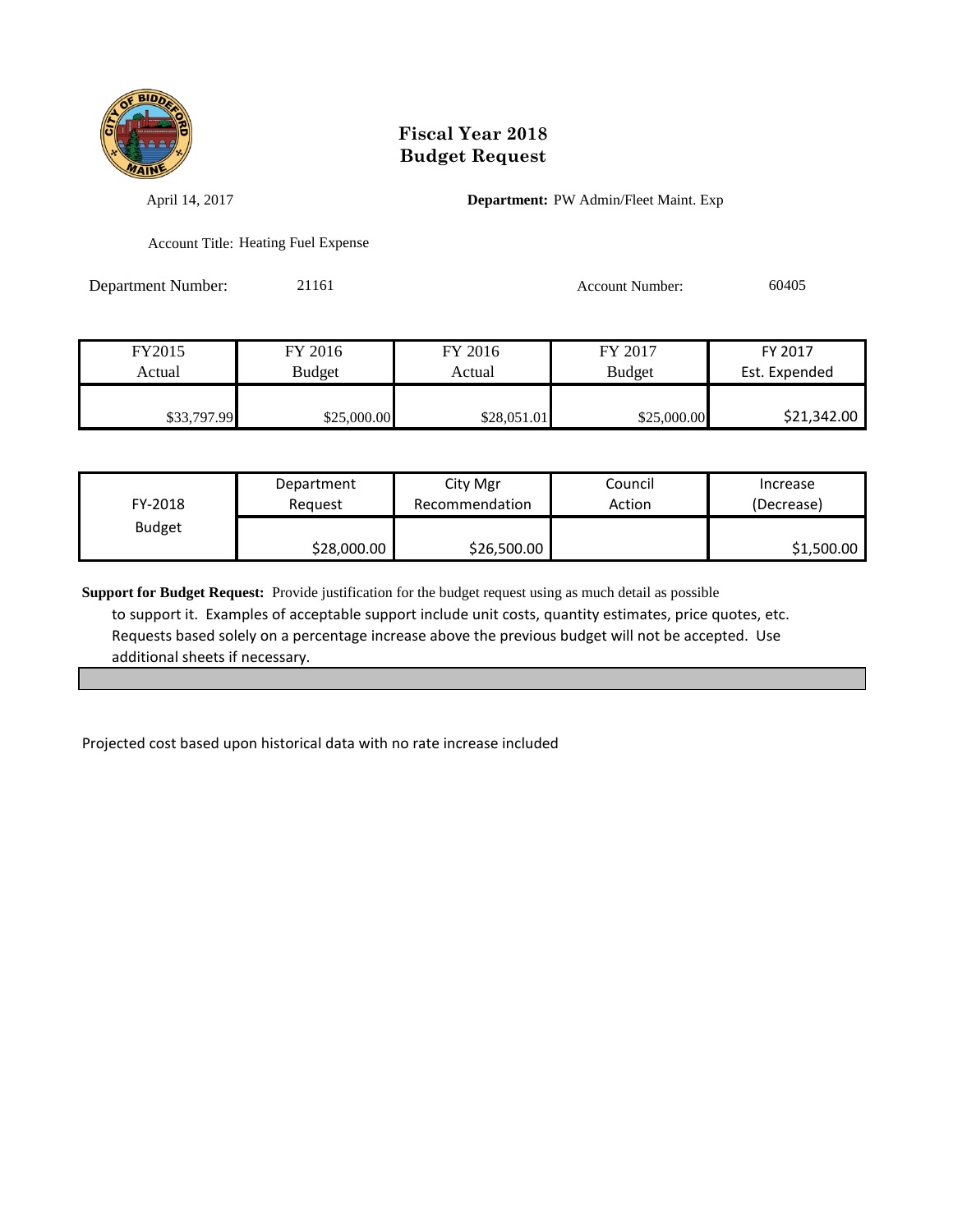

April 14, 2017 **Department:** PW Admin/Fleet Maint. Exp

Account Title: Gasoline Expense

Department Number: 21161 21161 Account Number: 60411

| FY2015      | FY 2016       | FY 2016     | FY 2017       | FY 2017       |
|-------------|---------------|-------------|---------------|---------------|
| Actual      | <b>Budget</b> | Actual      | <b>Budget</b> | Est. Expended |
|             |               |             |               |               |
| \$18,665.81 | \$17,940.00   | \$18,567.24 | \$11,584.00   | \$8,454.00    |

| FY-2018       | Department  | City Mgr       | Council | Increase   |
|---------------|-------------|----------------|---------|------------|
|               | Reguest     | Recommendation | Action  | (Decrease) |
| <b>Budget</b> | \$12,028.00 | \$12,000.00    |         | \$416.00   |

**Support for Budget Request:** Provide justification for the budget request using as much detail as possible to support it. Examples of acceptable support include unit costs, quantity estimates, price quotes, etc. Requests based solely on a percentage increase above the previous budget will not be accepted. Use additional sheets if necessary.

Projected 6,200 gallons @ \$1.94/gal.

| $FY$ 17 (6 months) : | 2,756 gals.   |
|----------------------|---------------|
| FY 16:               | 6,191 gals.   |
| FY 15 :              | 5,810 gals.   |
| FY 14:               | $6,315$ gals. |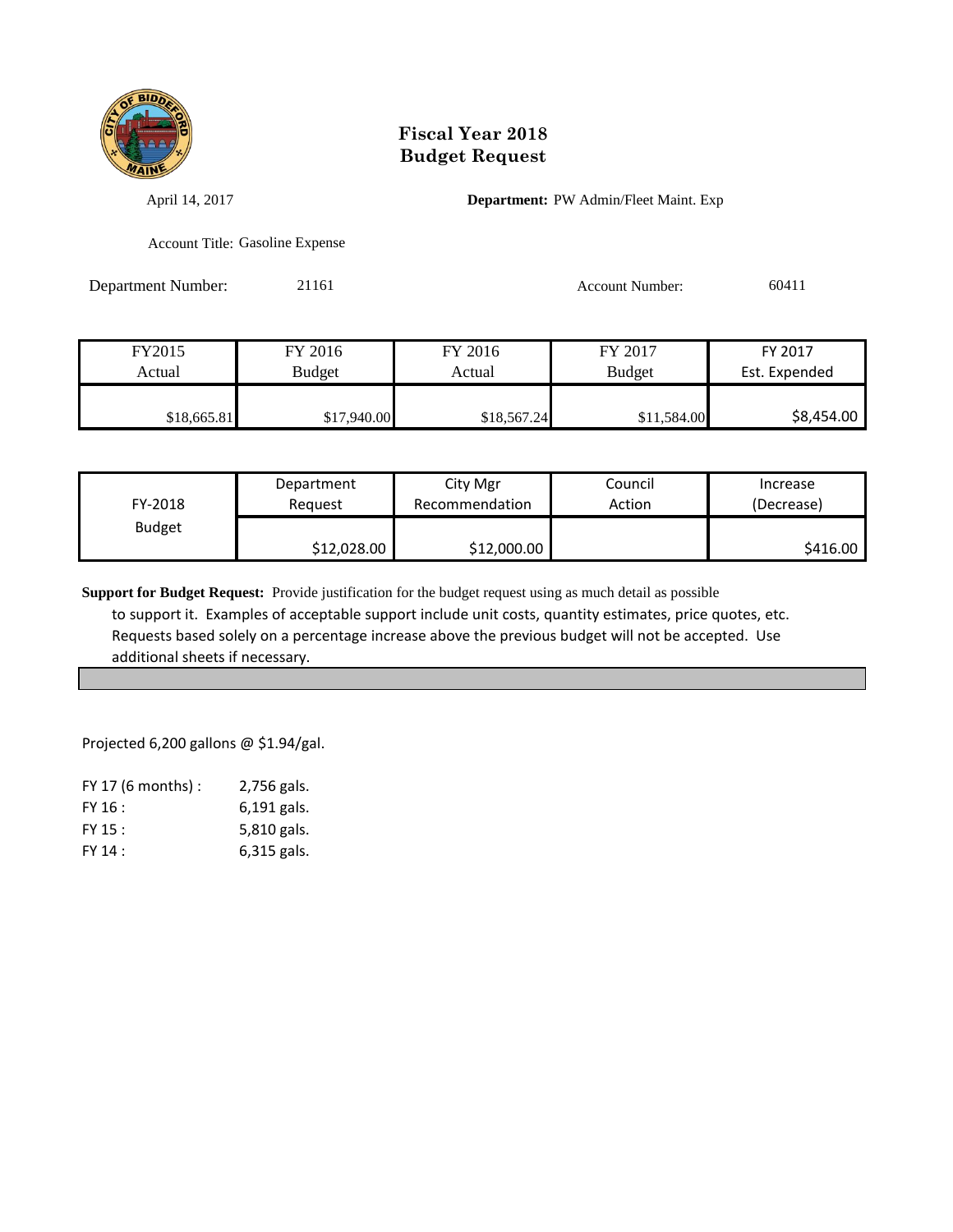

April 14, 2017 **Department:** PW Admin/Fleet Maint. Exp

Account Title: Building Repair/Maint Exp

Department Number: 21161 21161 Account Number: 60450

| FY2015      | FY 2016     | FY 2016     | FY 2017       | FY 2017       |
|-------------|-------------|-------------|---------------|---------------|
| Actual      | Budget      | Actual      | <b>Budget</b> | Est. Expended |
|             |             |             |               |               |
| \$12,738.49 | \$10,000.00 | \$13,865.74 | \$12,000.00   | \$12,000.00   |

| FY-2018       | Department  | City Mgr       | Council | Increase   |
|---------------|-------------|----------------|---------|------------|
|               | Reauest     | Recommendation | Action  | (Decrease) |
| <b>Budget</b> | \$12,000.00 | \$12,000.00    |         | \$0.00     |

**Support for Budget Request:** Provide justification for the budget request using as much detail as possible to support it. Examples of acceptable support include unit costs, quantity estimates, price quotes, etc. Requests based solely on a percentage increase above the previous budget will not be accepted. Use additional sheets if necessary.

PW Facility, Salt Sheds

| Overhead Door Maint.:              | \$6.000 |
|------------------------------------|---------|
| Repairs/paint/electrical/lighting: | \$4,000 |
| Misc.:                             | \$2.000 |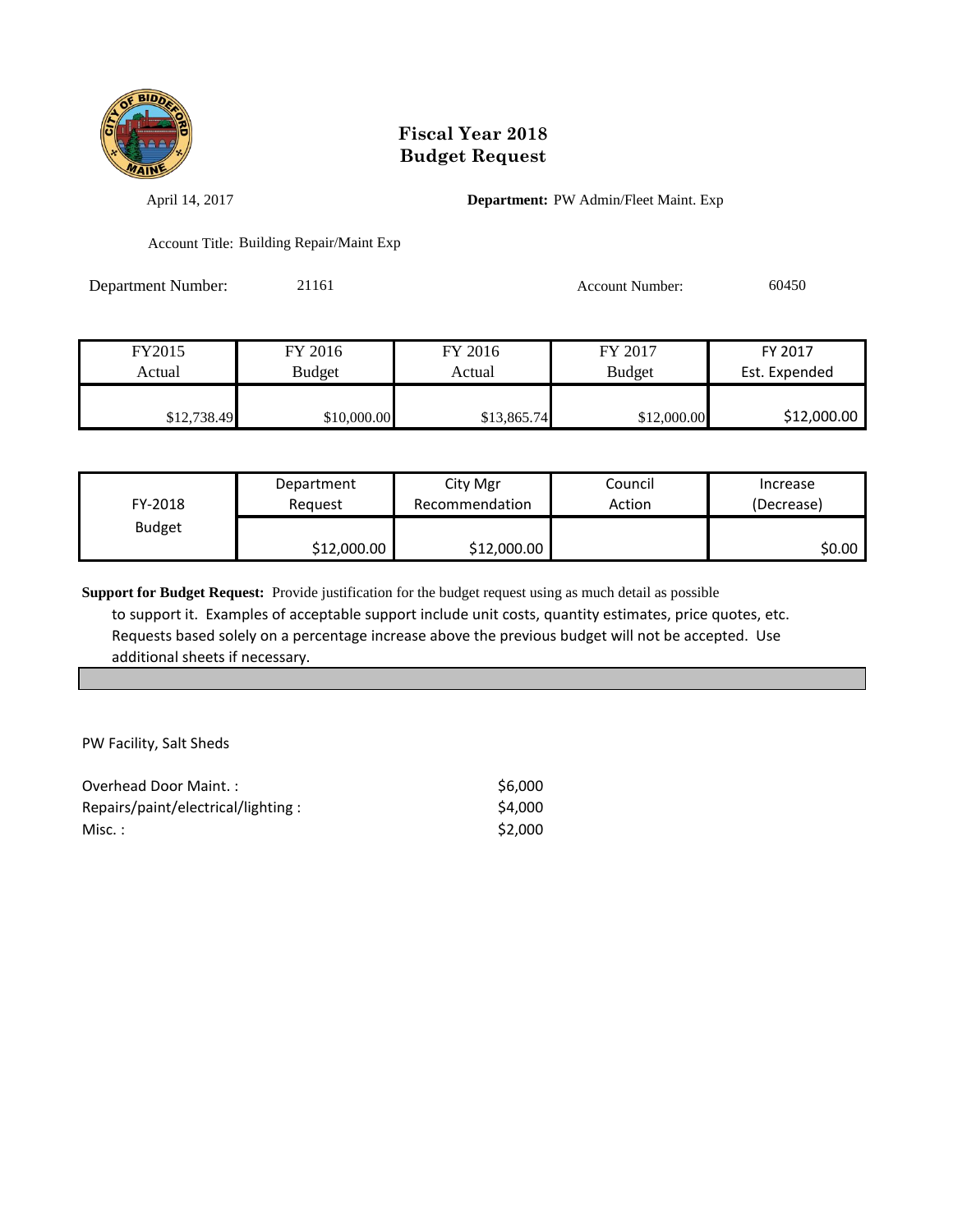

April 14, 2017 **Department:** PW Admin/Fleet Maint. Exp

Account Title: Operating Equip Repair Exp

Department Number: 21161 21161 Account Number: 60452

| FY2015     | FY 2016     | FY 2016    | FY 2017       | FY 2017       |
|------------|-------------|------------|---------------|---------------|
| Actual     | Budget      | Actual     | <b>Budget</b> | Est. Expended |
|            |             |            |               |               |
| \$5,417.72 | \$10,000.00 | \$9,376.76 | \$8,000.00    | \$9,704.00    |

| FY-2018       | Department  | City Mgr       | Council | Increase   |
|---------------|-------------|----------------|---------|------------|
|               | Reauest     | Recommendation | Action  | (Decrease) |
| <b>Budget</b> | \$10,000.00 | \$9,000.00     |         | \$1,000.00 |

**Support for Budget Request:** Provide justification for the budget request using as much detail as possible to support it. Examples of acceptable support include unit costs, quantity estimates, price quotes, etc. Requests based solely on a percentage increase above the previous budget will not be accepted. Use additional sheets if necessary.

PW Facility Equipment :

| Mechanical lifts:                | \$2,000 |
|----------------------------------|---------|
| Vehicle jacks:                   | \$1,500 |
| Oil dispensing/reclaiming syst.: | \$2,000 |
| Compressors:                     | \$1,500 |
| Fuel Island:                     | \$3,000 |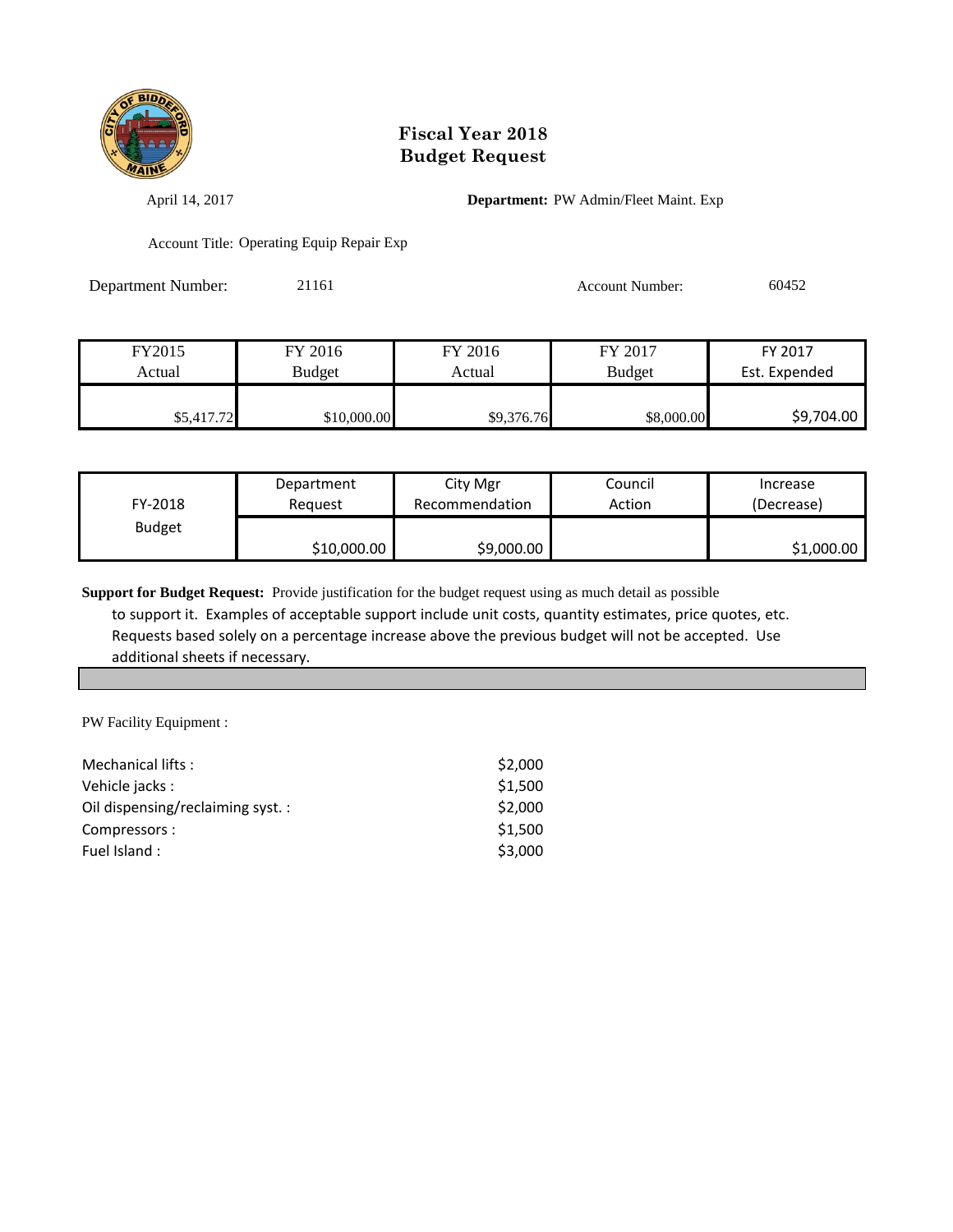

April 14, 2017 **Department:** PW Admin/Fleet Maint. Exp

Account Title: Vehicle Repair/Tires/Oil Exp

| <b>Department Number:</b> | 21161 | Account Number: | 60453 |
|---------------------------|-------|-----------------|-------|
|                           |       |                 |       |

| FY2015      | FY 2016       | FY 2016  | FY 2017       | FY 2017       |
|-------------|---------------|----------|---------------|---------------|
| Actual      | <b>Budget</b> | Actual   | <b>Budget</b> | Est. Expended |
|             |               |          |               |               |
| \$10,299.02 | \$9,000.00    | 1,202.73 | \$9,000.00    | \$8,354.00    |

| FY-2018       | Department | City Mgr       | Council | Increase   |
|---------------|------------|----------------|---------|------------|
|               | Reauest    | Recommendation | Action  | (Decrease) |
| <b>Budget</b> | \$9,200.00 | \$9,000.00     |         | SO.OO I    |

| Unit #         | Cost    |
|----------------|---------|
| 1              | \$750   |
| $\overline{2}$ | \$1,800 |
| 3              | \$2,000 |
| 7              | \$2,100 |
| q              | \$1,500 |
| 42             | \$1,050 |
|                |         |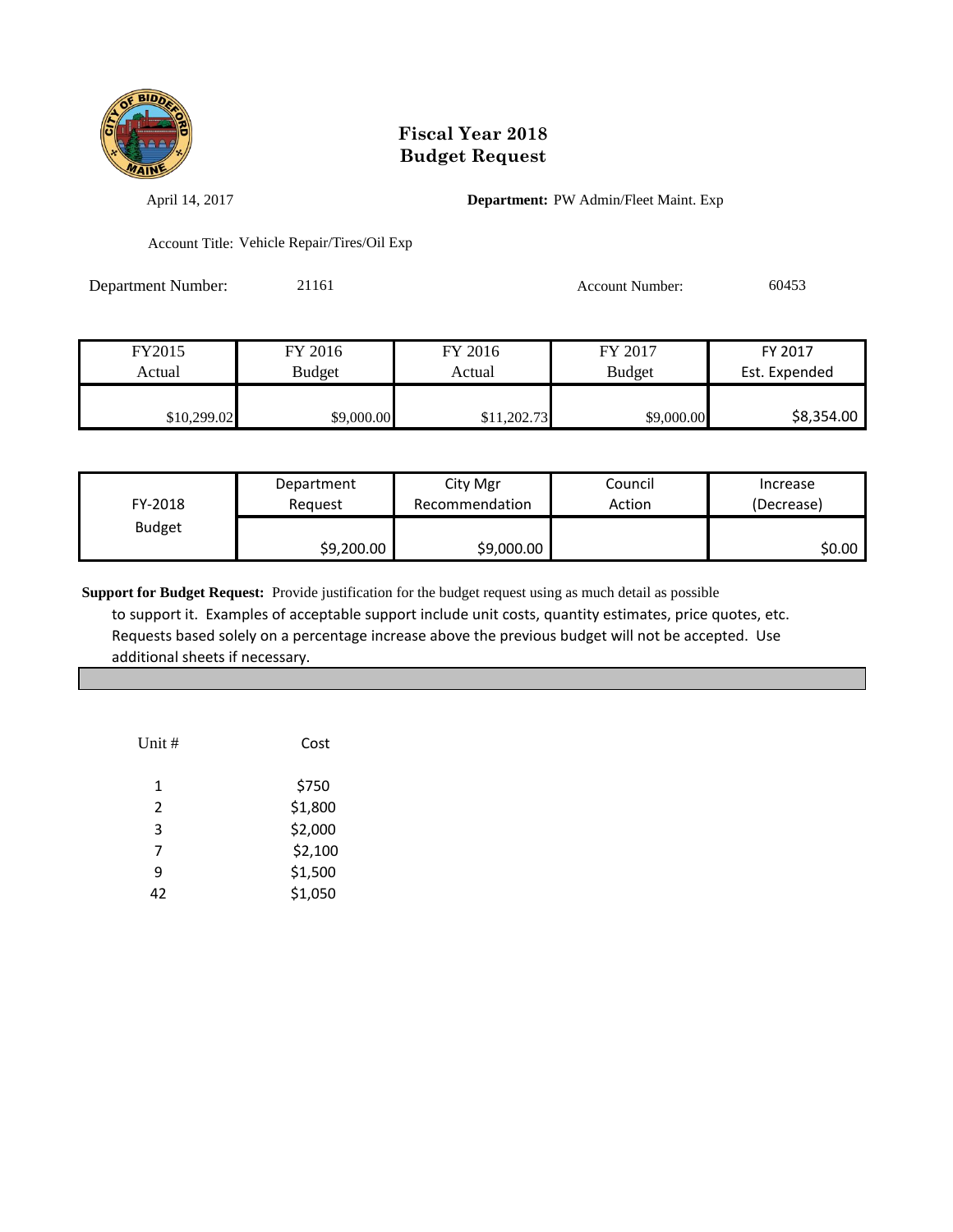

April 14, 2017 **Department:** PW Admin/Fleet Maint. Exp

Account Title: Repair/Maint-CommunsEquip

| <b>Department Number:</b> | 21161 | Account Number: | 60461 |
|---------------------------|-------|-----------------|-------|
|                           |       |                 |       |

| FY2015     | FY 2016       | FY 2016    | FY 2017       | FY 2017       |
|------------|---------------|------------|---------------|---------------|
| Actual     | <b>Budget</b> | Actual     | <b>Budget</b> | Est. Expended |
|            |               |            |               |               |
| \$3,975.79 | \$4,000.00    | \$1,076.99 | \$4,000.00    | \$3,127.00    |

| FY-2018       | Department | City Mgr       | Council | Increase   |
|---------------|------------|----------------|---------|------------|
|               | Reauest    | Recommendation | Action  | (Decrease) |
| <b>Budget</b> | \$4,000.00 | \$3,500.00     |         | (\$500.00) |

| PW Share of the Communications Tower and Components : | \$3.000 |
|-------------------------------------------------------|---------|
| PW Facility Radios & Units 1, 2, 3, 7, 9, 42 :        | \$1.000 |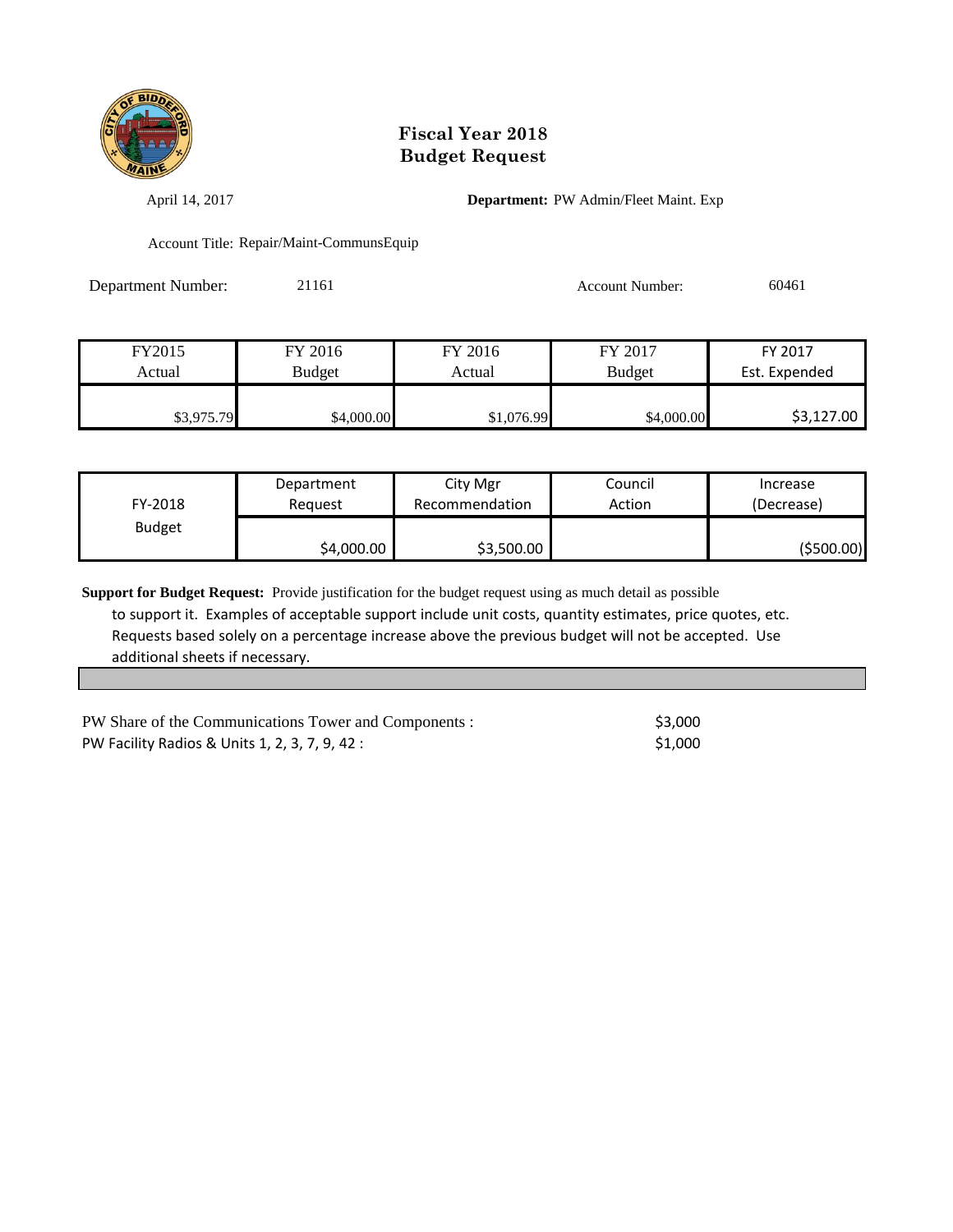

April 14, 2017 **Department:** PW Admin/Fleet Maint. Exp

Account Title: Admin/Office Supp/Eqt Non-Cap

| <b>Department Number:</b> | 21161 | Account Number: | 60500 |
|---------------------------|-------|-----------------|-------|
|                           |       |                 |       |

| FY2015      | FY 2016     | FY 2016     | FY 2017       | FY 2017       |
|-------------|-------------|-------------|---------------|---------------|
| Actual      | Budget      | Actual      | <b>Budget</b> | Est. Expended |
|             |             |             |               |               |
| \$13,379.20 | \$14,000.00 | \$12,827.73 | \$14,000.00   | \$12,556.00   |

| FY-2018       | Department  | City Mgr       | Council | Increase   |
|---------------|-------------|----------------|---------|------------|
|               | Reauest     | Recommendation | Action  | (Decrease) |
| <b>Budget</b> | \$14,000.00 | \$14,000.00    |         | \$0.00     |

| Maint. Dossier on-line service: | \$4.700 |
|---------------------------------|---------|
| Laptop Updates:                 | \$854   |
| Office Supplies :               | \$3,000 |
| Mitchell's Manuals:             | \$4,046 |
| Scan Tool Support:              | \$1,400 |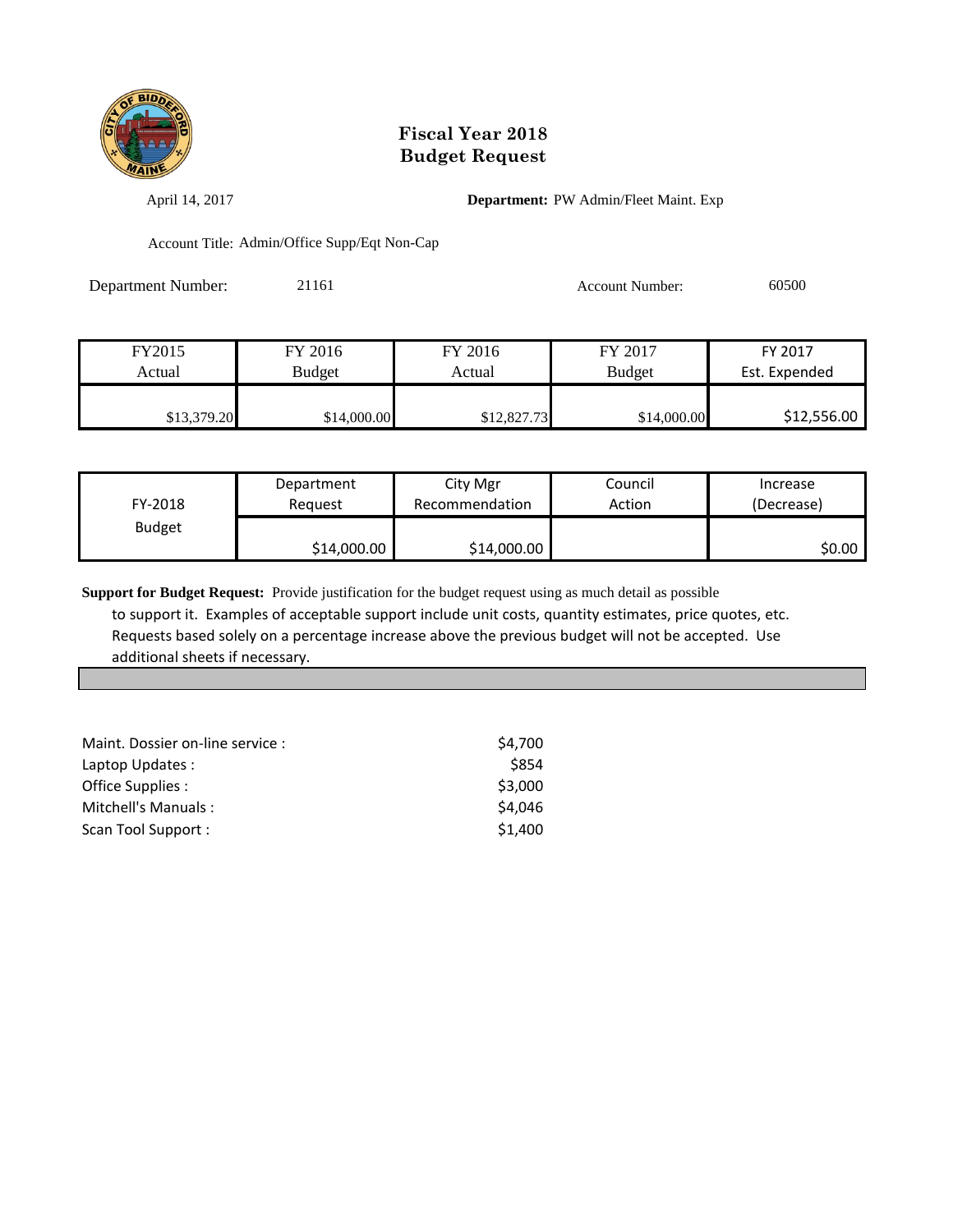

April 14, 2017 **Department:** PW Admin/Fleet Maint. Exp

Account Title: Operating Supp/Eqt Non-Cap

Department Number: 21161 21161 Account Number: 60501

| FY2015     | FY 2016    | FY 2016    | FY 2017       | FY 2017       |
|------------|------------|------------|---------------|---------------|
| Actual     | Budget     | Actual     | <b>Budget</b> | Est. Expended |
|            |            |            |               |               |
| \$9,697.81 | \$8,000.00 | \$6,884.32 | \$8,000.00    | \$7,993.00    |

| FY-2018       | Department | City Mgr       | Council | Increase   |
|---------------|------------|----------------|---------|------------|
|               | Reauest    | Recommendation | Action  | (Decrease) |
| <b>Budget</b> | \$9,600.00 | \$8,750.00     |         | \$750.00   |

| Prod./Maint. Supplies : | \$2,250 |
|-------------------------|---------|
| Safety Equip.:          | \$2,350 |
| Medical Supplies :      | \$1,000 |
| Safety Boots:           | \$2,400 |
| OSHA Silica Mandate:    | \$1,600 |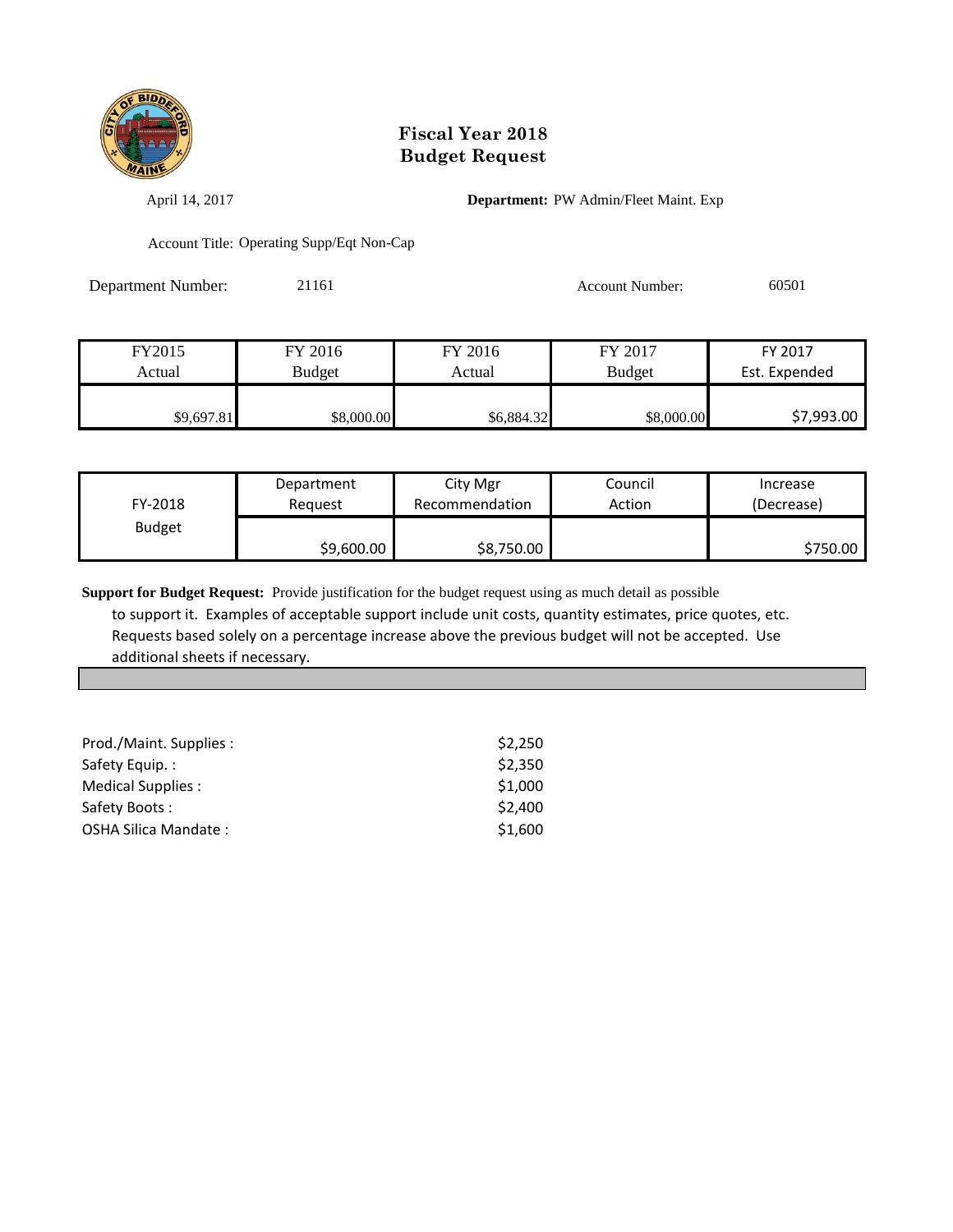

April 14, 2017 **Department:** PW Admin/Fleet Maint. Exp

Account Title: Construction Supplies

Department Number: 21161 21161 Account Number: 60505

| FY2015     | FY 2016    | FY 2016         | FY 2017       | FY 2017       |
|------------|------------|-----------------|---------------|---------------|
| Actual     | Budget     | Actual          | <b>Budget</b> | Est. Expended |
|            |            |                 |               |               |
| \$2,707.19 | \$2,000.00 | $-$ \$13,025.72 | \$2,000.00    | \$1,500.00    |

| FY-2018       | Department | City Mgr       | Council | Increase   |
|---------------|------------|----------------|---------|------------|
|               | Reauest    | Recommendation | Action  | (Decrease) |
| <b>Budget</b> | \$2,000.00 | \$2,000.00     |         | \$0.00     |

| Fencing:     | \$500 |
|--------------|-------|
| Gravel:      | \$250 |
| Loam & Seed: | \$250 |
| Stone :      | \$500 |
| $Misc.$ :    | \$500 |
|              |       |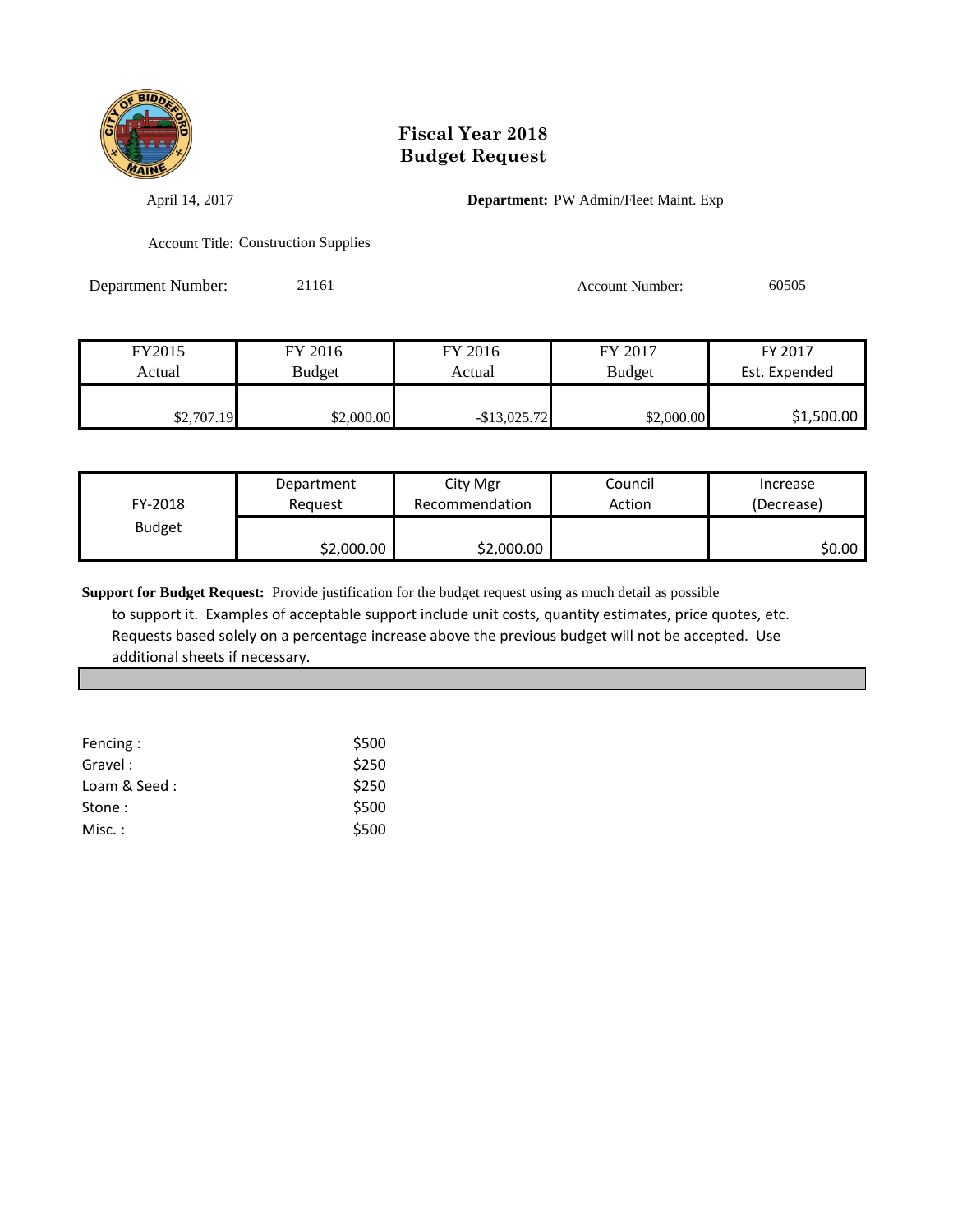

April 14, 2017 **Department:** PW Admin/Fleet Maint. Exp

Account Title: Equipment/Small Tools-Non-cap

Department Number: 21161 21161 Account Number: 60506

| Actual | <b>Budget</b> | Actual  | <b>Budget</b> | Est. Expended |
|--------|---------------|---------|---------------|---------------|
| FY2015 | FY 2016       | FY 2016 | FY 2017       | FY 2017       |

| FY-2018       | Department  | City Mgr       | Council | Increase   |
|---------------|-------------|----------------|---------|------------|
|               | Reauest     | Recommendation | Action  | (Decrease) |
| <b>Budget</b> | \$14,950.00 | \$14,250.00    |         | \$2,250.00 |

| Tool Allowances per contract : | \$4.950 |
|--------------------------------|---------|
| Replace $9,000$ lb. lift :     | \$7.500 |
| Misc. garage tools :           | \$2.500 |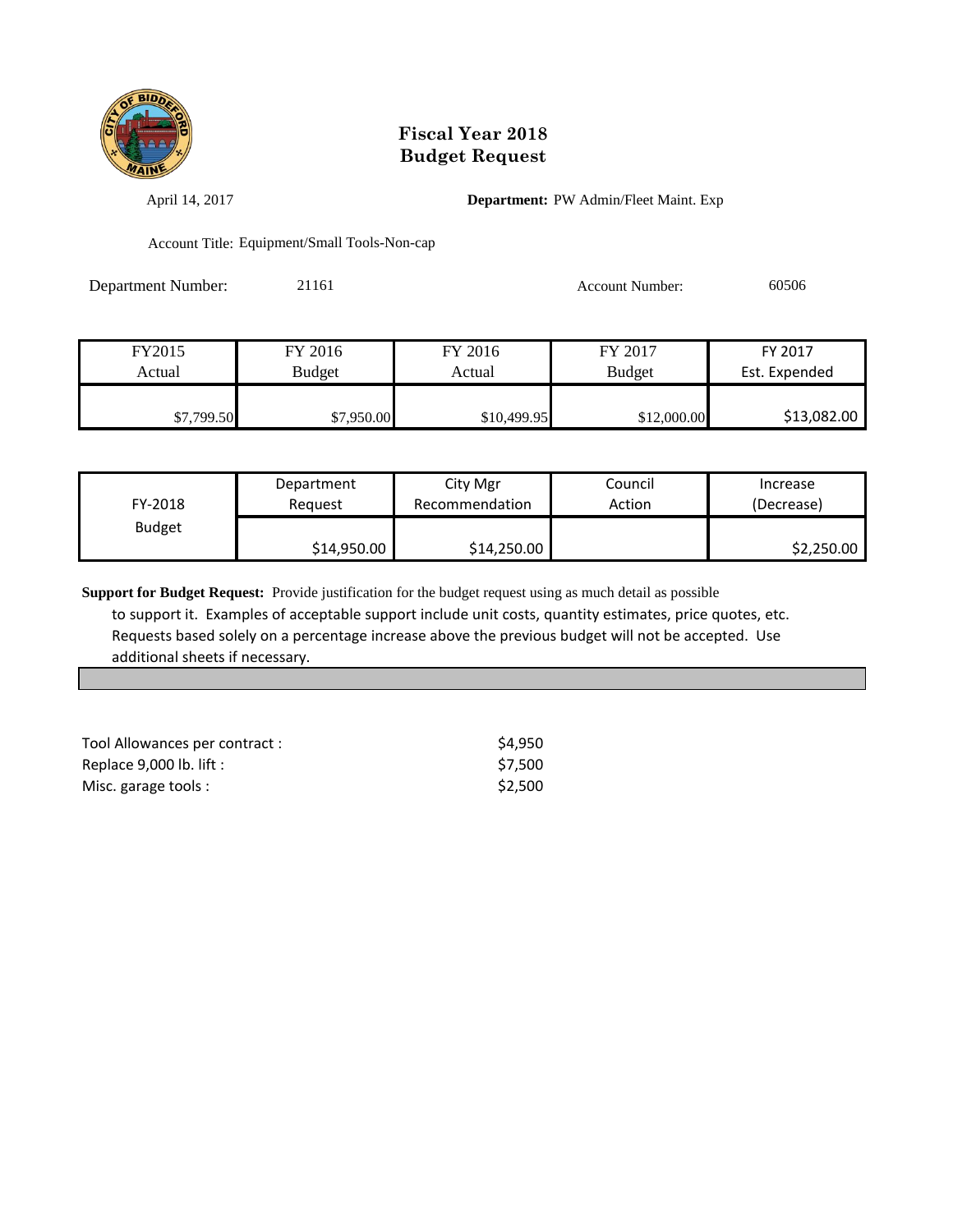

April 14, 2017 **Department:** PW Admin/Fleet Maint. Exp

Account Title: Cleaning Supplies Expense

Department Number: 21161 21161 Account Number: 60509

| FY2015     | FY 2016       | FY 2016    | FY 2017       | FY 2017       |
|------------|---------------|------------|---------------|---------------|
| Actual     | <b>Budget</b> | Actual     | <b>Budget</b> | Est. Expended |
|            |               |            |               |               |
| \$2,594.64 | \$3,100.00    | \$3,091.95 | \$3,100.00    | \$2,382.00    |

| FY-2018       | Department | City Mgr       | Council | Increase   |
|---------------|------------|----------------|---------|------------|
|               | Reguest    | Recommendation | Action  | (Decrease) |
| <b>Budget</b> | \$3,100.00 | \$3,100.00     |         | \$0.00     |

**Support for Budget Request:** Provide justification for the budget request using as much detail as possible to support it. Examples of acceptable support include unit costs, quantity estimates, price quotes, etc. Requests based solely on a percentage increase above the previous budget will not be accepted. Use additional sheets if necessary.

Projected costs based upon historical data